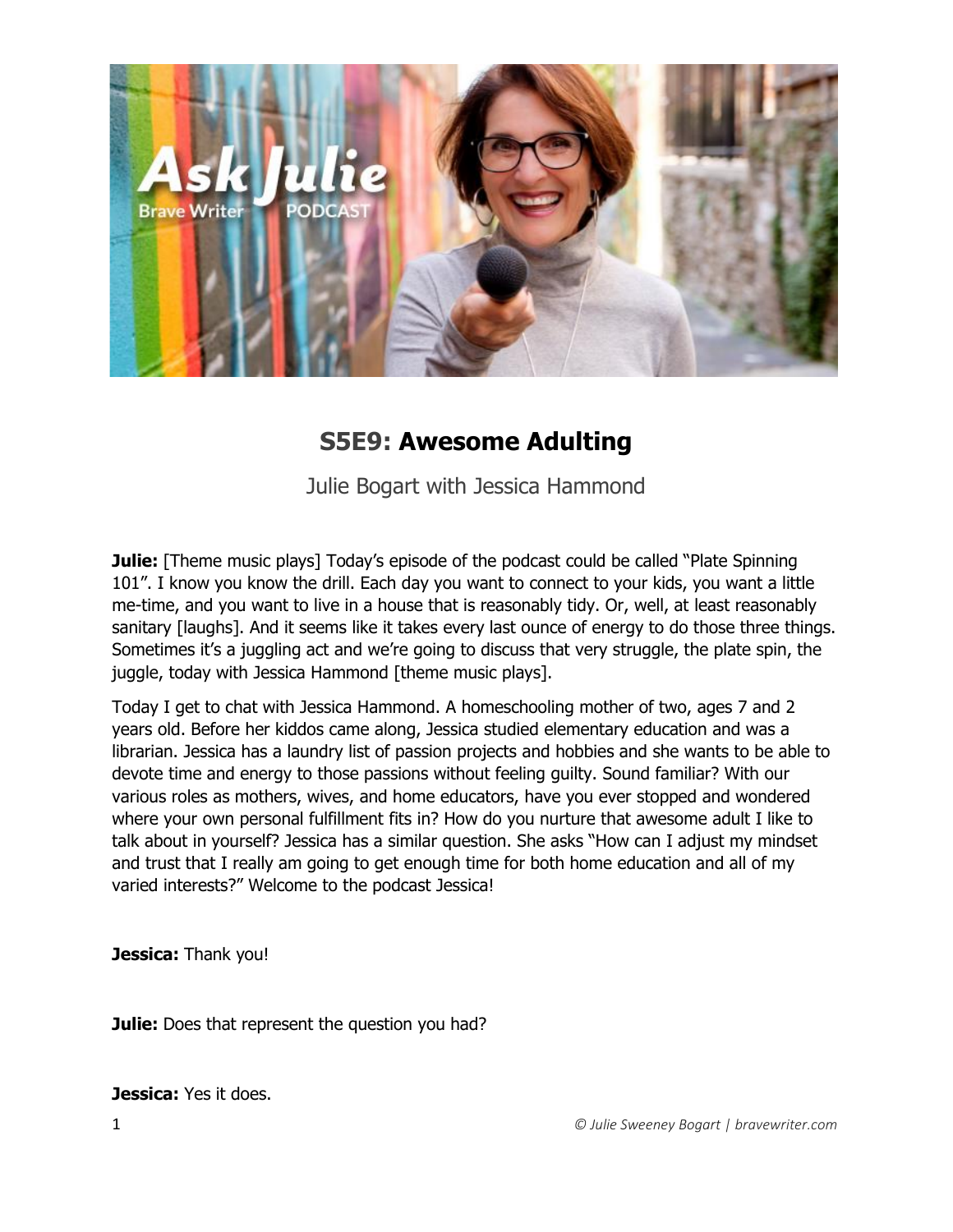**Julie:** So let's hear about some of these hobbies and passions that you just love to do any time your kids are quietly occupied elsewhere.

**Jessica:** Oh wow, where do you want me to start?

**Julie:** You pick your favorite one and we'll work through them.

**Jessica:** Alright. Well my favorite is genealogy, which I've been interested in since oh gosh, like 10 years now, I think? I really enjoy the detective work that goes with genealogy and trying to track down that one secret clue that will uncover what I'm looking for. I like to knit. I actually have knitting in my lap right now and I'm hoping it doesn't pick up on the microphone.

**Julie:** No that's great.

**Jessica:** I like to read. I take a lot of pictures. I'm not really talented as a photographer but I have this project going where it's called my "Big Box of Crayons" project and I look for-I pick a different Crayola color from the big box of Crayola's that you get when you're in elementary school and I pick a different crayon every week or two and I try to look for things in the world that match that color and so that's another project that I like. I don't know, I have quite a few. That's a start anyway.

**Julie:** No those are wonderful. I loved your Crayola project idea. That sounds really fun. I'm kind of like you, I'm not a professional or trained photographer but I got interested in taking a picture a day in a project they called "Project 365". This was before Instagram so we did it all by blog but it became this obsession with me where I was really learning how to take better quality pictures, how to see through a camera lens differently, how to care about color. So when you mentioned this idea of comparing it to Crayola colors I immediately found myself thinking "I want to do that!" [laughs].

**Jessica:** It's fun. I've been doing it—my kids, as long as they can remember. So they're always like "Mom, is this your color? Is this your color?"

**Julie:** Oh that's so interesting. So they're just hopping right on board supporting you in your interest.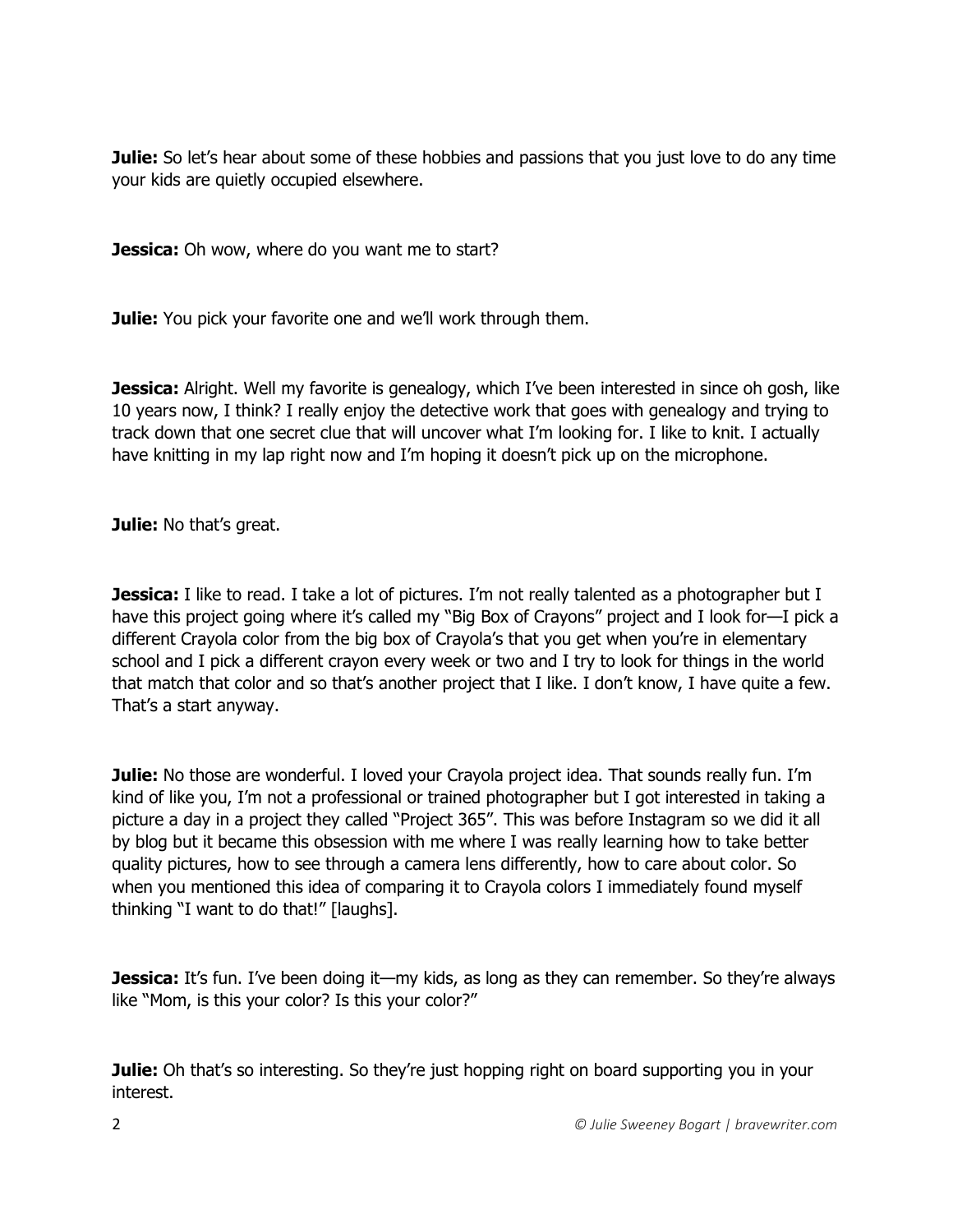### **Jessica:** Yeah.

**Julie:** Well that's fascinating. Well in terms of the genealogy work that you've done, what's been the best thing about it? You said you really enjoy the detective work. What are some of the things you've learned or discovered that have been especially meaningful to you?

**Jessica:** You know, I really wish that I could tell you I uncovered some really deep and important story about some ancestor of mine, but it really mostly doesn't work like that. And mostly most of my ancestors are just—they were farmers and they did about what you would expect as farmers. I like that usually the stories of women are not told, especially like illiterate women. So I like that I'm uncovering their lives somewhat. I feel like they would have been lost.

**Julie:** Yes. That's definitely the librarian in you, too, isn't it? The endless researcher. That's really awesome. So tell me a little bit then about this dilemma that you're experiencing. You have these interests that draw you and you want to dive deep and yet somehow you're not feeling 100% comfortable with the amount of your lifetime that you're giving to it. Tell me a little more about that.

**Jessica:** It is not, I think, that I'm not getting enough time. It's that it's hard to feel like I have the balance right and so when I'm doing one thing, I often feel pulled to do something in some other aspect of my life. Could I give you a more concrete example?

**Julie:** Yes yes that's exactly what I want.

**Jessica:** Okay. So I was just thinking about it since I knew I'd be talking to you today. I was thinking about it this morning. I got up early and I was the first one up and you know I'm on my laptop, trying to prepare my day, write in my journal, think about my plans. And then my daughter who's 7 gets up and she wants to sit in my lap and cuddle, which is great! You know I want to cuddle with my 7 year old because I know there's not a lot of that left in the years ahead where she'll want to sit on my lap and cuddle. But this is like my one time that I have to myself and so then I'm also in the back of my mind going oh but here goes my time to myself and oh I was hoping to walk the dogs this morning and now I'm not going to get to walk the dogs but oh I really want to be here and cuddle with my daughter. So it's not the homeschooling so much as the wanting to be me and do the things that have nothing to do with my kids. And also wanting to fully be there with my kids, does that make sense?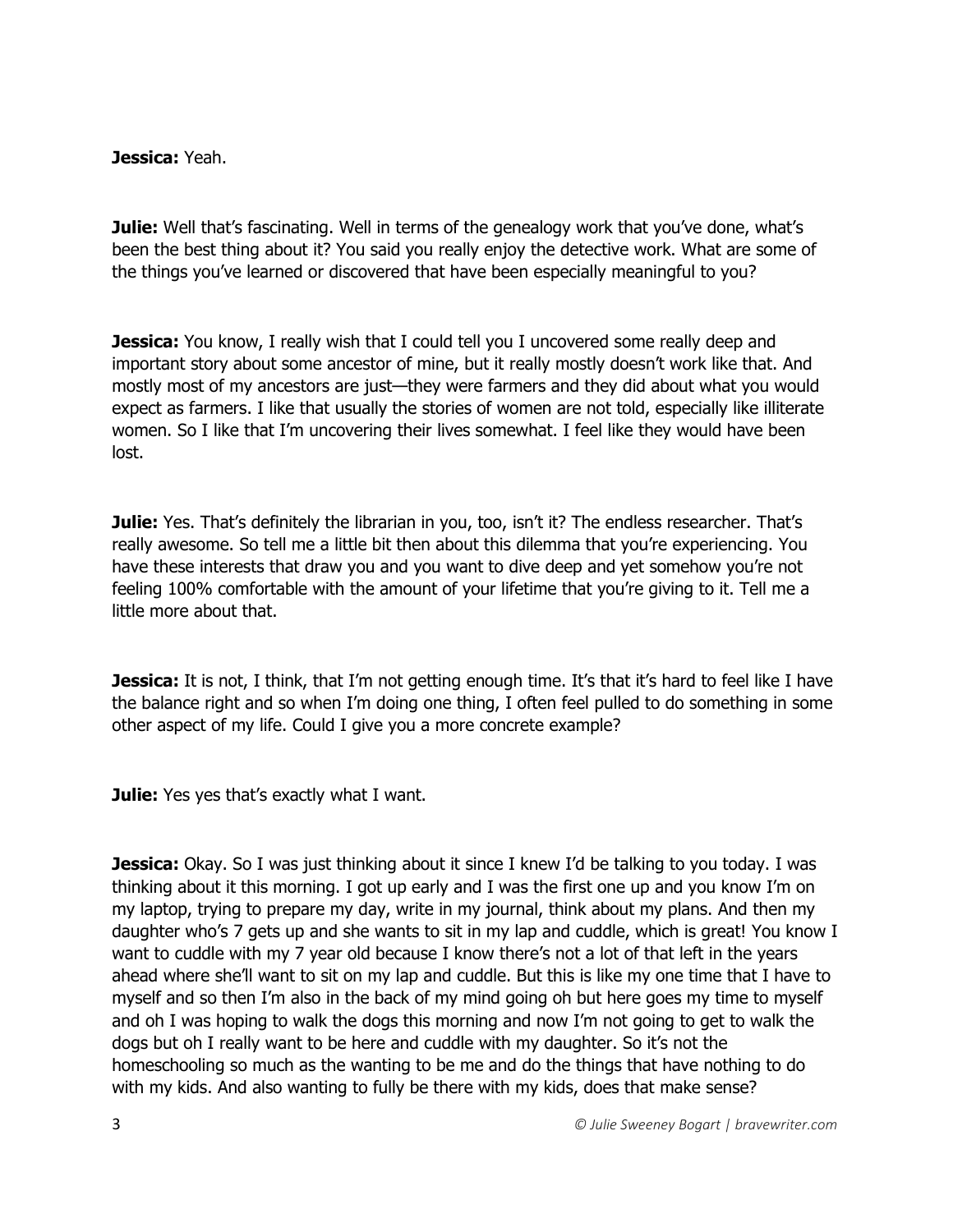**Julie:** Oh it totally makes sense and it's such a challenge. I sometimes describe it like this: you get to the end of college, you know, you get your degree. You're finally launched, you're an adult on your own, it's time to pay your own loans or be married and pay bills together. But in any case, you're not under your parents or teachers anymore and it feels like sometimes even if you wait a few years, right around the corner from that are children who plunge you back into the very life you barely escaped.

## **Jessica:** Right.

**Julie:** Right? So the thing that you thought was now behind you is front and center again. You may not be the child but your life is littered with all the things that being a child is about.

## **Jessica:** That's true.

**Julie:** And suddenly this glistening, glittering picture of yourself as an adult, fully empowered, fully released, fully unleashed, has to take a back seat again. Right at the moment you thought this person was coming into view. Does that feel like what you're going through a little bit?

**Jessica:** Yes, except as a child I think I was much better—I mean I don't know. It's hard to look back on your child memories where well life is the way it is. You just happily roll with what's going on right now. But since I'm an adult I get to choose what I do so then my mind is thinking about these choices instead of happily rolling with what I'm doing at that time.

**Julie:** And in addition there is limited time. I mean you have a 24 hour day, your children do require the lion share of your energy when they're 7 and 2. You have a marriage to maintain. You have a lifestyle in a home that requires your attention. So some of these passions that you have really do feel like they aren't as essential so they're easier to sort of put off to the side or to say "Well, I'll get to them later." Do you have that going on at all, feeling like maybe they don't deserve front and center? Or, conversely, the only way to keep them going is if they are front and center?

**Jessica:** I think I often tend to tilt more in the direction of—actually I think what I tend to do is I make time for my kids for much of the day, I squeeze time in my for passions after my kids are in bed, and so then that leaves the household chores. And so that's the thing that I'm always trying to—I have quote-y fingers now—"escape my kids" to do during the day. So I can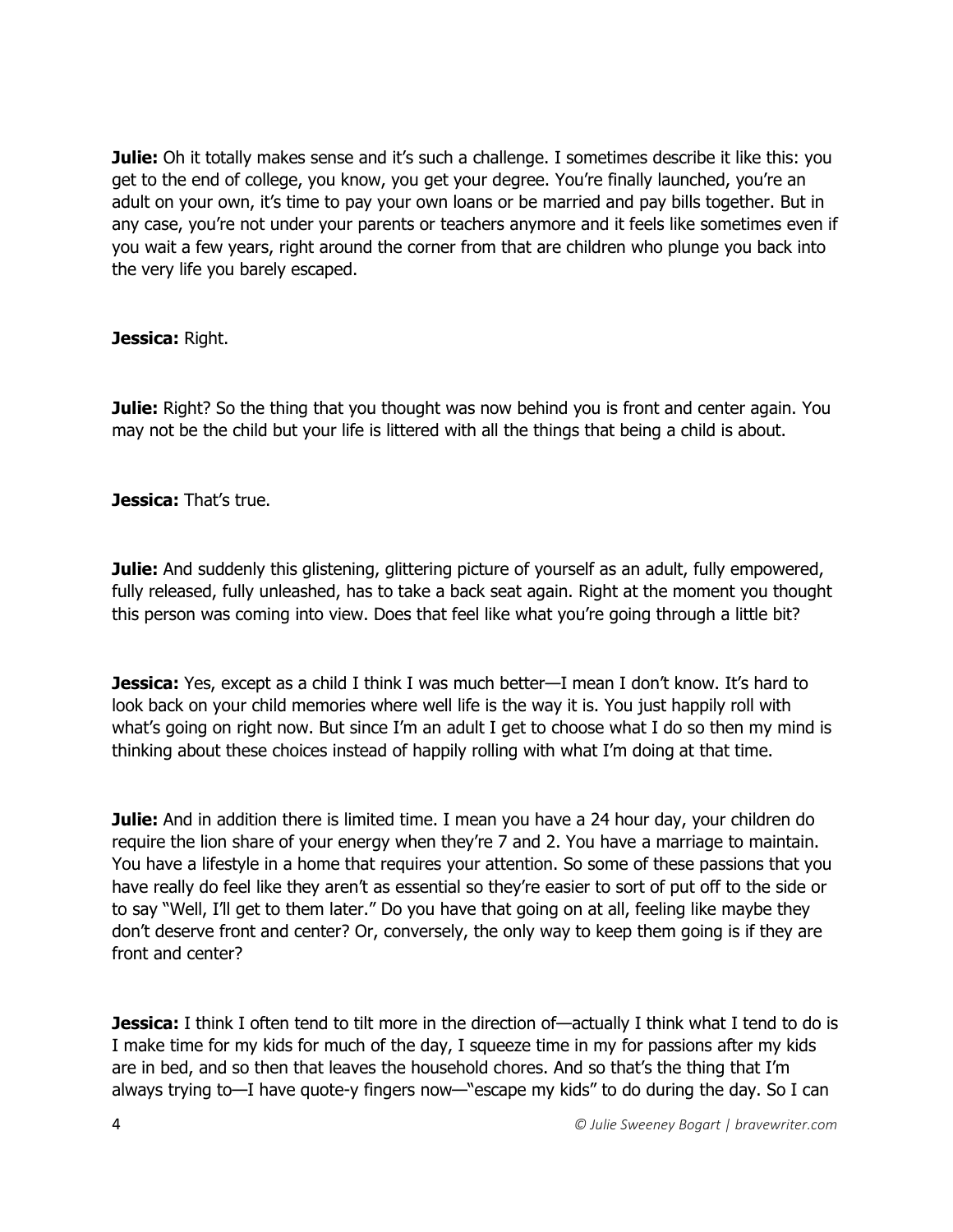get these chores in during the day so I don't have to use precious asleep time on chore things. Does that make sense?

**Julie:** Ah got it! Very interesting. Oh gosh yes, I think I was the same person. I mean I didn't have a hard time really giving myself permission to learn to play guitar but it then meant that something else had to go and that was usually like vacuuming. Cleaning that bathroom.

**Jessica:** I'm so excited to go do laundry because it's like a rare opportunity. So my kids will disappear to go play a thing. You know, they'll play an imaginary game together and I'm escaping to do the laundry. But I want to be with my kids when they're playing their imaginary games, at least some of the time.

**Julie:** So you just named the key thing about homeschooling and parenting. One of the things that happens for kids who are in school is those children actually leave the house. They go away from the house for hours a day and even though in talking to my public school mom friends, they still feel like their kids are dominant in their lives. They do actually have, if they're not working outside of the home, time in their houses themselves. If they are working outside of the home, they actually have a much more similar experience to homeschoolers because nobody is in the house in a meaningful way without everybody else home at the same time.

So part of what goes on is we're trying to manage a household while people are making the messes, while they're needing homework or homeschool attention, while we have other passions and interests that we want to pursue. These are all legitimate issues. So one of the catchphrases I like to offer about education I want to offer you about life in general. Let's start with the principle lower the bar to experience success. We are constantly in like a state of triage when we're making decisions about how to spend our time. So it's always a question, like you said, about this morning. My daughter sitting my lap or journaling or starting a load of laundry. Like those are the three things. One is necessary to the functioning of the family, one is necessary to the healthy functioning of you, and one is necessary to the healthy functioning of your child. And some days, the laundry really does matter more than those other two and you will miss out on those other two while you're doing the laundry. Some days the cuddling in the chair really is more important than the other two and that's what you'll give your time to. And then there will be yet another instance where journaling is the thing.

The question mark that is hard to manage then is: how do we decide when one of those is the most important thing and what do we do with the guilt when we prefer one to the others? So let's start with the how do we decide which is the most important question. How have you decided that up until now? How do you decide which item in your list is the most important to you at a specific moment, not in the scheme of things, I know your children are top priority but what is your criteria for making that judgment in a moment?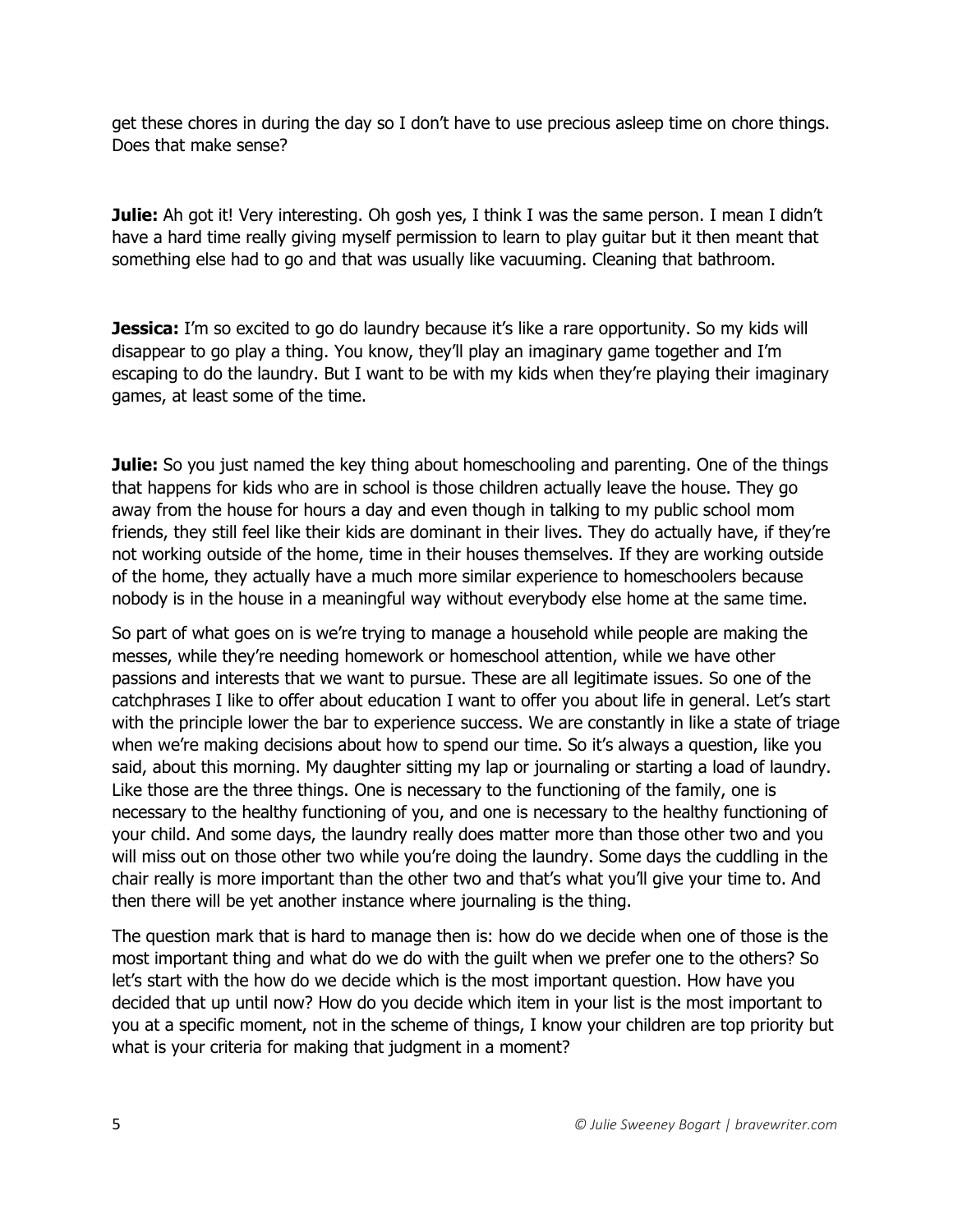**Jessica:** I think I have tried not very successfully to think about it as a time of day thing. So there are certain hours of the day that are homeschool and even if we're not doing things that look like homeschool, I try to give my kids my full attention during that time and then there are certain hours of the day, often when they're in bed, that are mine. And then there are some inbetween hours in there that are just kind of free for all or whatever. I haven't found that actually works all that well.

**Julie: Okay [laughs].** 

**Jessica:** So that's maybe not my call.

**Julie:** So that might actually—when I hear it, it sounds logical. But what we know is that everything bleeds together when you're all together. So you know, if your kids go play in the creek and they get all their clothes muddy, you have to do the laundry right then or you're just going to have muddy smelly clothes in the middle of the bedroom. Vice versa if this is the moment when your child is having the reading breakthrough, telling your child to wait while you go write in your journal is probably not a great use of your time. So even though the hour framework might work as a general rubric, it might give you a routine, it doesn't always help you with judging the value of the item or the presenting need.

So how would you judge—let's say we're in our hours of homeschool and suddenly you get a text message from someone and they have sent you information that you need for this genealogy you've been working on. How do you make that decision? What do you do? Do you put it on hold? Do you find yourself now resentful of your kids for doing math because you'd really rather be over here looking at this? How does it impact you emotionally when you're in one and another one crashes in? Kind of like what happened to you this morning, you're journaling and you daughter climbs in your lap? What do you—what's the feeling inside? Are you pulled away? Do you feel resentful? What kind of emotional turmoil do you enter?

**Jessica:** I don't think I feel resentful, I think I feel distracted where my mind will—in your example of I get some new bit of cool genealogical information, my mind's going to be on that new thing even while I'm trying to have my mind be with my kids.

**Julie:** [Laughs] yes.

**Jessica:** And I think that probably in that—in that situation what's going to happen is I'm going to try my best to stay with my kids and then my mind's going to be drifting away to whatever cool new shiny thing is there and then I'm going to be mentally scolding myself for drifting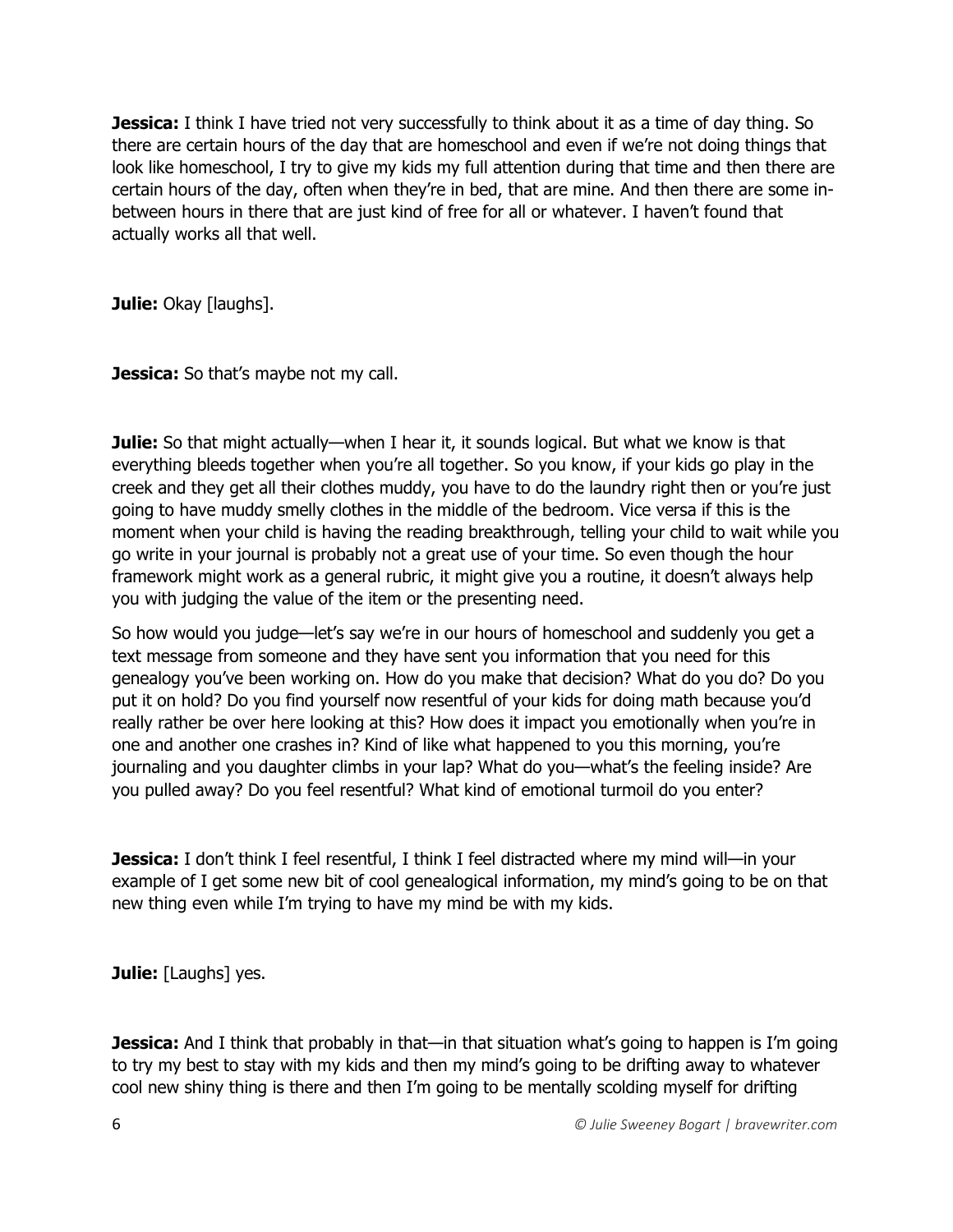away. So then I'll have this whole mental one-sided although really two sided dialogue going on in my head while I'm trying my best to just be there and present with whatever it is that I'm doing with my kids right now.

**Julie:** Oh my goodness, I so have lived this. I understand it completely. In fact, one of the challenges that I remember having in homeschool with the dawn of the internet, and you have to remember that I used to homeschool without the internet so when the internet came along, it was its own new shiny toy. This notion that I could be communicating with people around the country about homeschooling, parenting, art, music, movies was mind-blowing. And I would find myself composing responses to stimulating posts while I was in my head while I was trying to teach my child to read.

So you're right, you can almost not control your brain. Your brain is going to wander off the reservation and go play while you're trying to be present. I did actually use a strategy that you already mentioned where I would start to—I recognized at a certain point, I just can't go on the computer between these three hours—9 and 12 was my three hour time because I knew if I did, it would do that to my brain. So that was sort of the deal I made with myself for the mornings.

One other thing that we did do though is we never started homeschool right when we woke up. I gave myself—I don't know if you do this, it sounds like you were trying to do it before your daughter woke up—but I gave myself and my kids about a half hour of time to play, to do a video game, for me to go on the computer, drink my tea, listen to a radio show. We had what I call the waking up time and it helped me for sure and I assume it helped them but it helped us make a transition to all of us paying full attention because here's what was crazy: my kids had the same problem I did. They were still playing about the video game they played or the book they were reading for pleasure or the Lego set that was half-way completed. You know if we just dove right into that, they were also drawn away from that focus time. Do your kids enjoy playing on their own and is that one of the issues that they do and then you feel guilty for not being more involved?

**Jessica:** Yes. I didn't think—I had kids five years apart so I didn't really expect them to be as much playmates as they are. But they do! They go in the backyard. They go in the basement. Like I remember yesterday they were downstairs—actually this morning—in their secret hideout together. It's so great that they have this one on one time with just the two of them. But I spent so much time with my older daughter—I had a daughter and a son. So my oldest child when she was a preschooler with just the two of us playing. And I don't do that as much anymore because they keep themselves busy and so then I go disappear to go do the laundry. But then I wish that I was doing more time with just them but then I wish I had more laundry that was done so [laughs].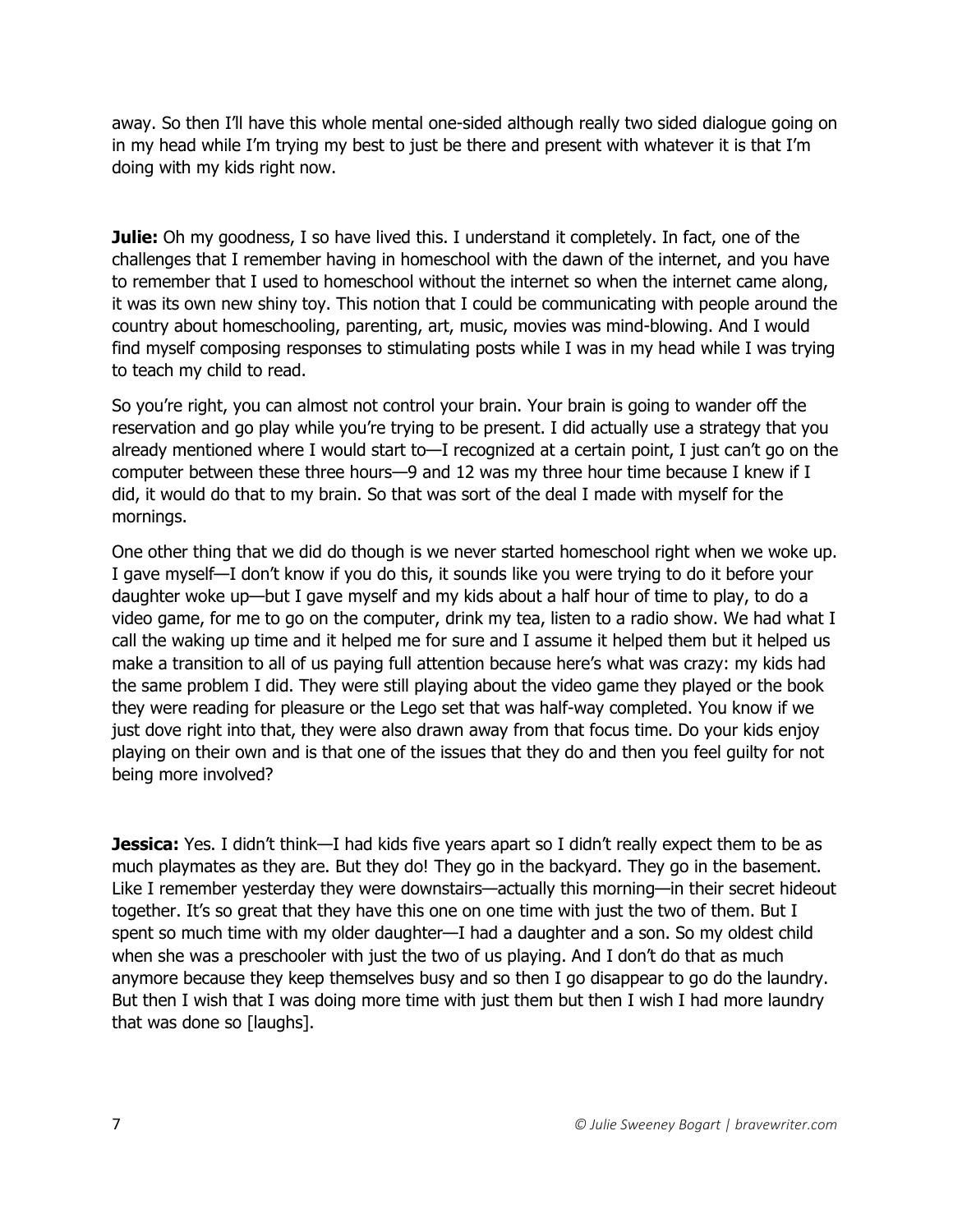**Julie:** So I think what we have to decide then is how to make the judgment call in the moment. Because one thing—one principle that everybody knows who has lots of kids and since you have only two maybe you aren't aware of it since your youngest is two but every child has a different parent. They don't get the same parent! So the youngest child has a different parent than the oldest child. Even though you're all in the same house and you're all doing quote unquote the same things. But they also have siblings in a way that the oldest, when it was just the two of you, that daughter didn't have.

So there is a different life that gets created for each one and each of those lives involve different features in your life. You're going to have different interests at different times. You may even have different pressures and demands. You know, a couple that is going through a particularly challenging marriage crisis or loss of a job or a foreclosure on a house or cancer. These things undermine that sort of vision we have in our heads of seamless connection, selfknowledge, and orderly home. I mean those are the three things and we're juggling them like balls and sometimes one of them falls to the ground.

So where I think we want to go is recognizing that we're not trying to create a perfect connection, a perfectly cared for home, and perfectly attended to interests, but how to make the judgment call in the moment. And I think your system of the three categories of time is brilliant. What we want to do now is help you settle into those and trust the outcomes. So let's say this vague time that you've established for your house maintenance and laundry.

**Jessica:** [Laughs] that's the problem, that's not a time.

**Julie:** Yes, I think you need one. And the time of day that I did that was usually around 4 to about 6. I would put my kids—literally at 5 I'd stick them in front of PBS and I would throw some laundry in and start dinner and I listened to a book on tape while I did that because that was one of my ways of staying stimulated. I never had time to read for myself so I listened to a book on tape. That's what I did. But while I did those things I was peeling potatoes, throwing in the laundry, maybe making a bed with new sheets. Something like that. Where I knew that I was checked out.

Now here's what's fascinating, my children are adults today and they tell stories about shows they watched, inside jokes, music they care about, quotes from shows and I didn't know about any of them. I thought they were watching Arthur and Liberty Kids, turns out they were watching that and other shows. They have a whole lexicon of music that was children's music that I don't know about that they found for themselves and I laugh about it because I think I was in the house, how did I miss all that [laughs]? How'd I miss that, right? But it's because I can only be present so much. They also get to have their own agency and their own lives even under my roof.

So I would give them the morning, we would usually do some kind of a project in the afternoon that might involve me or not, then I would have some time to do chores and dinner and then the evenings were usually family time or me working, I had Brave Writer for a lot of that time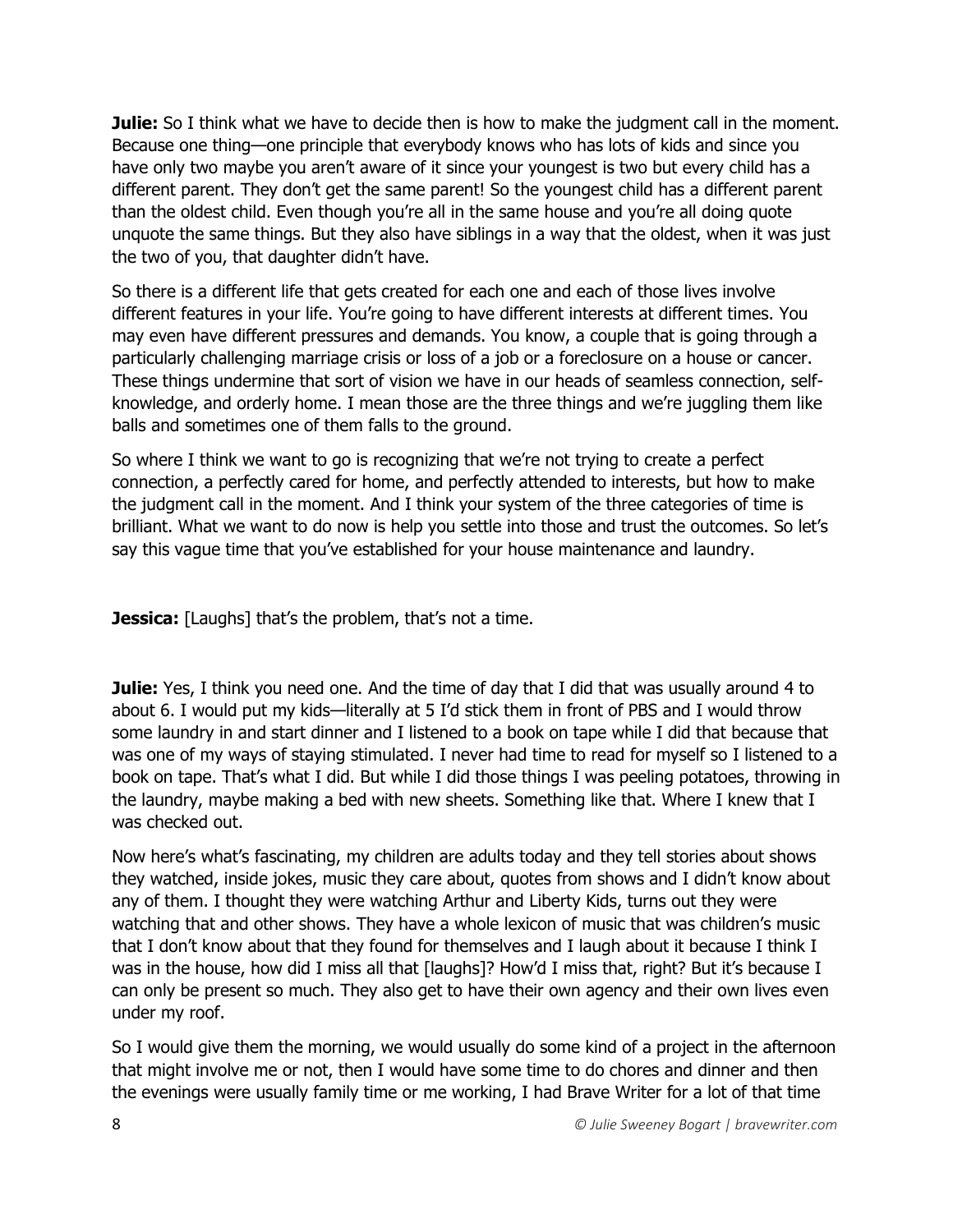and I was teaching online classes or whatever. So I think your framework is good but I wonder about your expectations for what each of those things looks like. So for example, your 7 year old comes, she climbs into your lap. This is the time you've delegated to yourself for journaling. If you could say to her, if you could give her a big cuddle, kiss her all over her face, tickle her, and then say "I've got 25 minutes, I'm going to journal, you want to journal in the same room? And then we're going to start school." Like feeling permission to indulge the moment but then continue to finish the thing that you were planning to do and then giving as much of your full attention as you can to the next thing. How—does that sound like that addresses it or do you feel you're already doing that and that's not working?

**Jessica:** I'll address two different things here. First part with the planting my kids in front of PBS or whatever, you know of course my mind is going not more screen-time!

# **Julie:** [Laughs]

**Jessica:** But we actually do quite a bit because our morning routine is our kids get up and they kind of like lounge around, Penny usually reads a book and eventually she pours herself cereal and then they get to do game time until 9 AM. So we've already got that going in the morning when game time is currently I think Animal Crossing is her video game of choice and Oliver usually watches videos about Dinosaurs. And then in the evening, I put them in front of their games again so I can get dinner made. So I'm thinking "Oh no, I want time to do chores." I would love to get them occupied with something so I can do chores but I don't know if I want to invite more game time or—

**Julie:** Oh definitely not. You don't need to! It doesn't have to be screen-time. That was the actual only time they watched TV during our day. So that was it. But what you could do—here's what I'm meaning: can you unhook from them and allow yourself permission to follow through and not feel bad that you're not giving them full attention because you've already given them full attention at another time. We're going to talk about what to do with the squirrel in your brain that is making you not be interested in what you're doing when you are with them because I think that will help you but is that possible? Could it be that you say "You know, these two days a week or these three days a week, I'm going to use this time to do chores and so when you come to me, I'm not going to be as able to help you set up the arts and crafts so I'm going to let you know "I'm about to do this. What do you need to get started? I'll be around if you need me." Like can you do that? I know it won't always look seamless but I'm just trying to get inside your head a little. Would that feel doable to you or would you still really resent the chores.

**Jessica:** [Laughs] well, I don't like chores.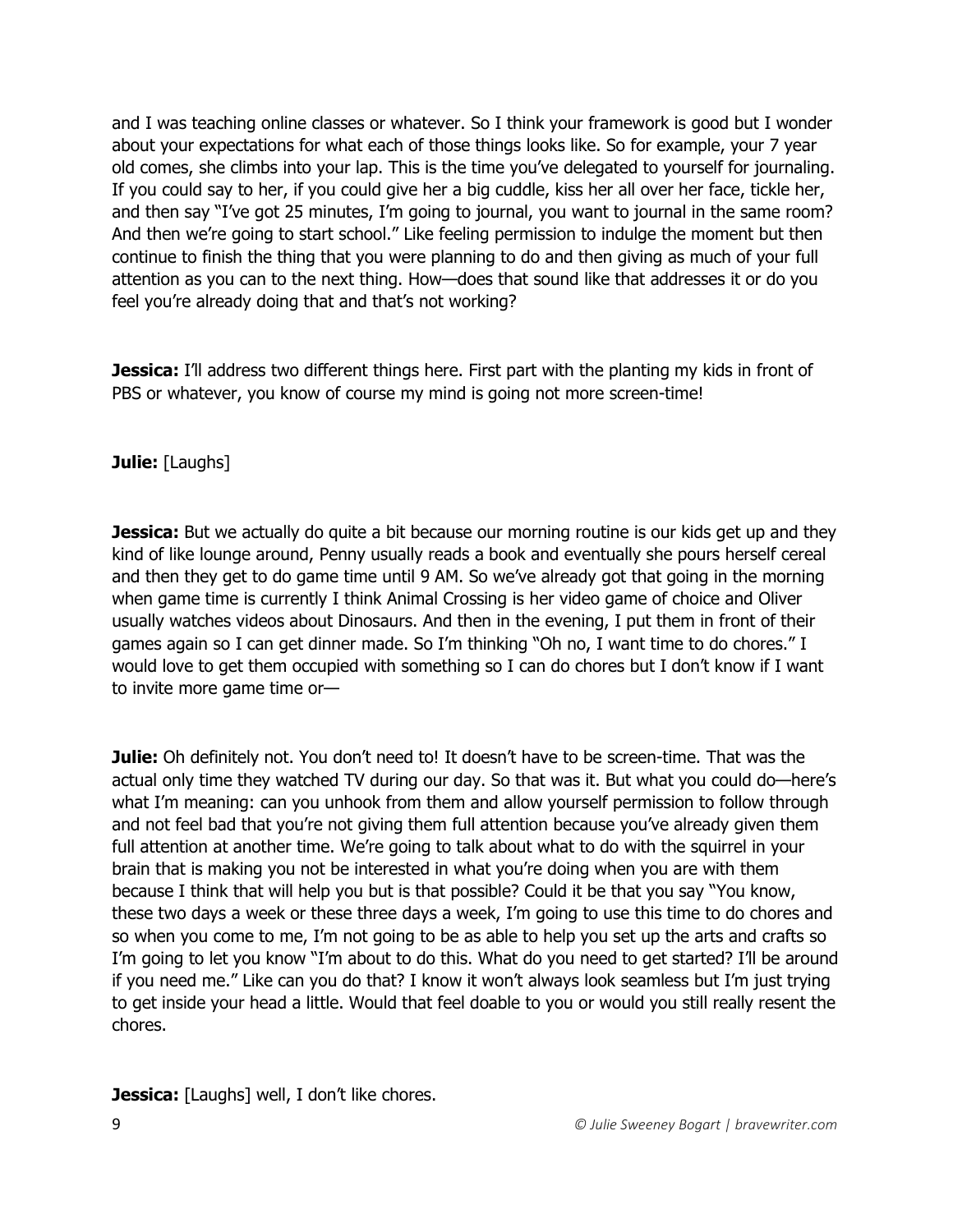**Julie:** Can you hire them out?

**Jessica:** [Laughs] No.

**Julie:** Okay.

**Jessica:** I think that would work. I think that would feel doable. I think it would never quite look like what it would look like in my perfect world where I get to put in my podcast and do my chores and kind of sink into pocast and chore world because with a two year old I'm going to get interrupted a lot.

**Julie:** Yes.

**Jessica:** But I think that it is possible to set aside regular time that is: this is mom's chore time and they might at least—at least my 7 year old would certainly understand that this is chore time and my 2 year old might slowly get the idea.

**Julie:** And will keep getting older, which is going to be helpful.

**Jessica:** [Laughs] that's true! That's a good point.

**Julie:** Not 2 forever. Yeah, this is all about to change. In six months everything is going to look different yet again and then six more months it'll look different yet again. So some of this is a stop gap measure while you're in this time. So then my second thing is let's talk about the squirrel mind because that is the hardest thing. It's the thing we don't admit in homeschool and here's what it is: It's a little boring sometimes. You're doing math that you learned in second grade. I mean, come on. It's not a mystery to you anymore. We're reading stories that are moving. I mean E.B. White makes me cry no matter what age I am but it is a children's story. And the things that our kids find fascinating and exciting, like smushing Play-Do or stacking the blocks and knocking them down yet again, not as intellectually stimulating as being a detective in genealogy work.

#### **Jessica:** Right.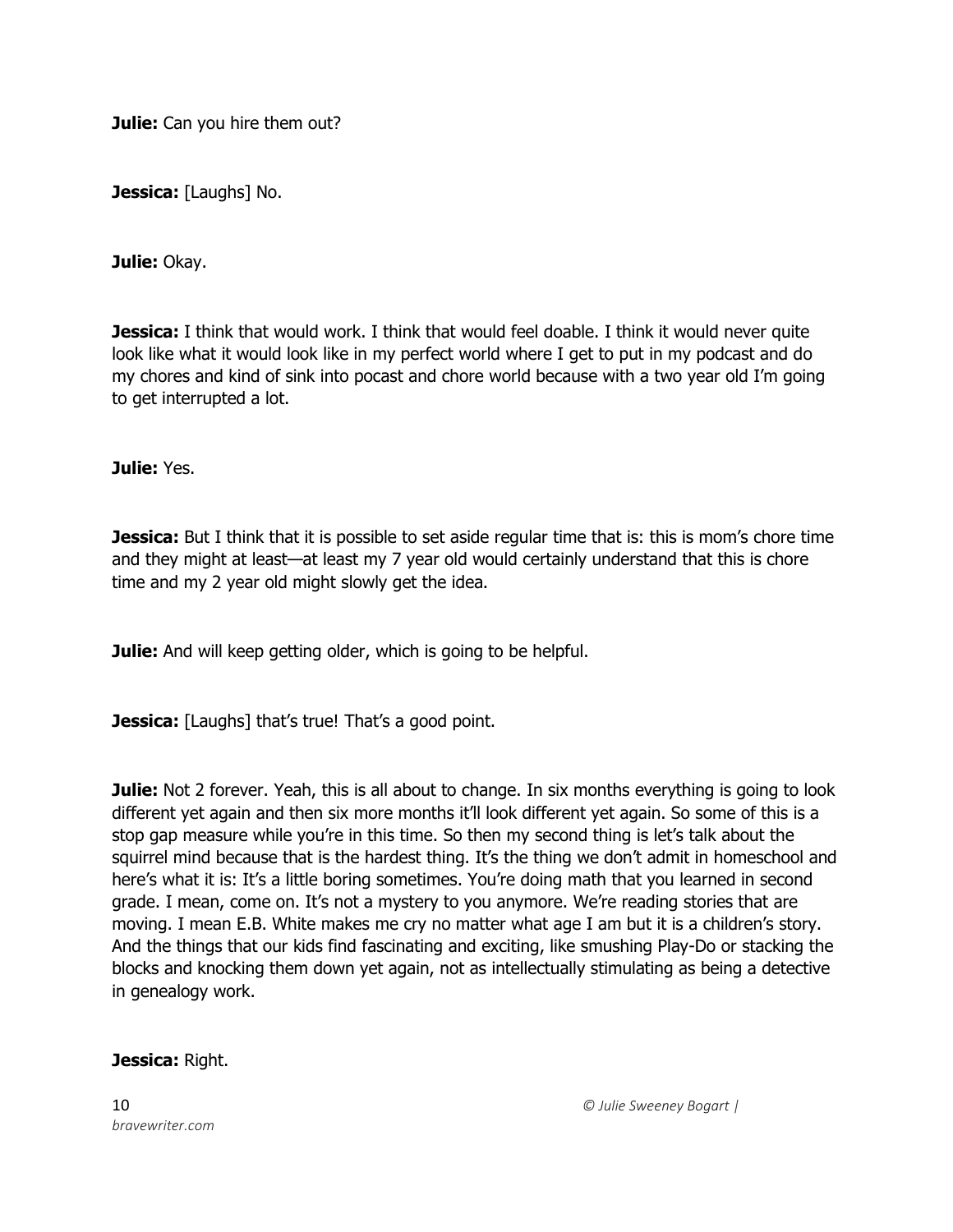**Julie:** And you have a full functioning mature adult mind that is hungry for food and stimulation and to be used and exercised. So one of the things that I think we have to start with is admitting that when we commit time to being with our children, it may not feel always as magical, connect-y, and stimulating as all the fantasy parenting magazines and books would have us imagine it is. That it's okay for your mind to dart, for you to occasionally wish you weren't there, to need a break from that too much in a row. You know maybe you need an occasional day a month where nobody does anything but what they feel like and you just make junk food for the day. Where you just check out of the responsible you and everybody is just themselves and there's no pressure, no agenda.

But when we're in the homeschool piece, if you limit it to a certain amount of time and you invest yourself in your kids and you take what shows up—so your mind goes squirrel, I'm really thinking about this one new piece of information that I really want to chase down, and when it comes you accept it, you recognize it, and you just give it a date. You say "I'll get to you at 2:00 PM." "I know this is coming, every time you come in my head I'm going to say, 'See you at 2:00!" You know? And start training yourself to notice and pivot and accept your fluctuating feelings if you can. Accept that that is a part of homeschooling these very young ages where they're not yet to the level of dialogue partner that they will be at 13, 15, and 18.

**Jessica:** Mhm. That sounds like mindfulness, like what I've read about mindfulness practices.

**Julie:** Very much. Yeah. Very much. I sometimes avoid that word because immediately people plug themselves into the New Age and zen and yoga and I also don't know that I'm an expert at mindfulness. What I definitely know is I am an expert at losing track of my focus. I know how to do that really well. I can be drawn aside as well as anyone by scrolling through Instagram or checking out to think about a thought that is more interesting to me than what's in front of me. The only thing that has worked for me is to not fight it. To sort of give it a big hug. To start to recognize that this is a part of the person that is me and the fact that I'm drawn to those things is valid and valuable but I can also make choices right in the moment. I can say to myself "that is a great thought, I'll see you at 2:00."

You know, I'll give a personal example of when I learned this lesson because it's through a completely different experience than what you're talking about but I think it correlates. So many people will know who listen to this podcast will know that I'm no longer married to my kids' dad. And when I was going through a very challenging period of my life, trying to work all that out, I was in a lot of grief and it was very difficult for me to stay focused on the main things like making food and educating my children because I wanted to cry and be sad. And I know people dealing with cancer, dealing with job challenges, there's all kind of reasons that we get distracted besides just being awesome adults. It can come out of left field, you can lose a parent suddenly, you can have a child with cancer. So when grief welled up in my life I had a therapist who said to me, "Even though your grief is legitimate and even though it's real, it

*bravewriter.com*

11 *© Julie Sweeney Bogart |*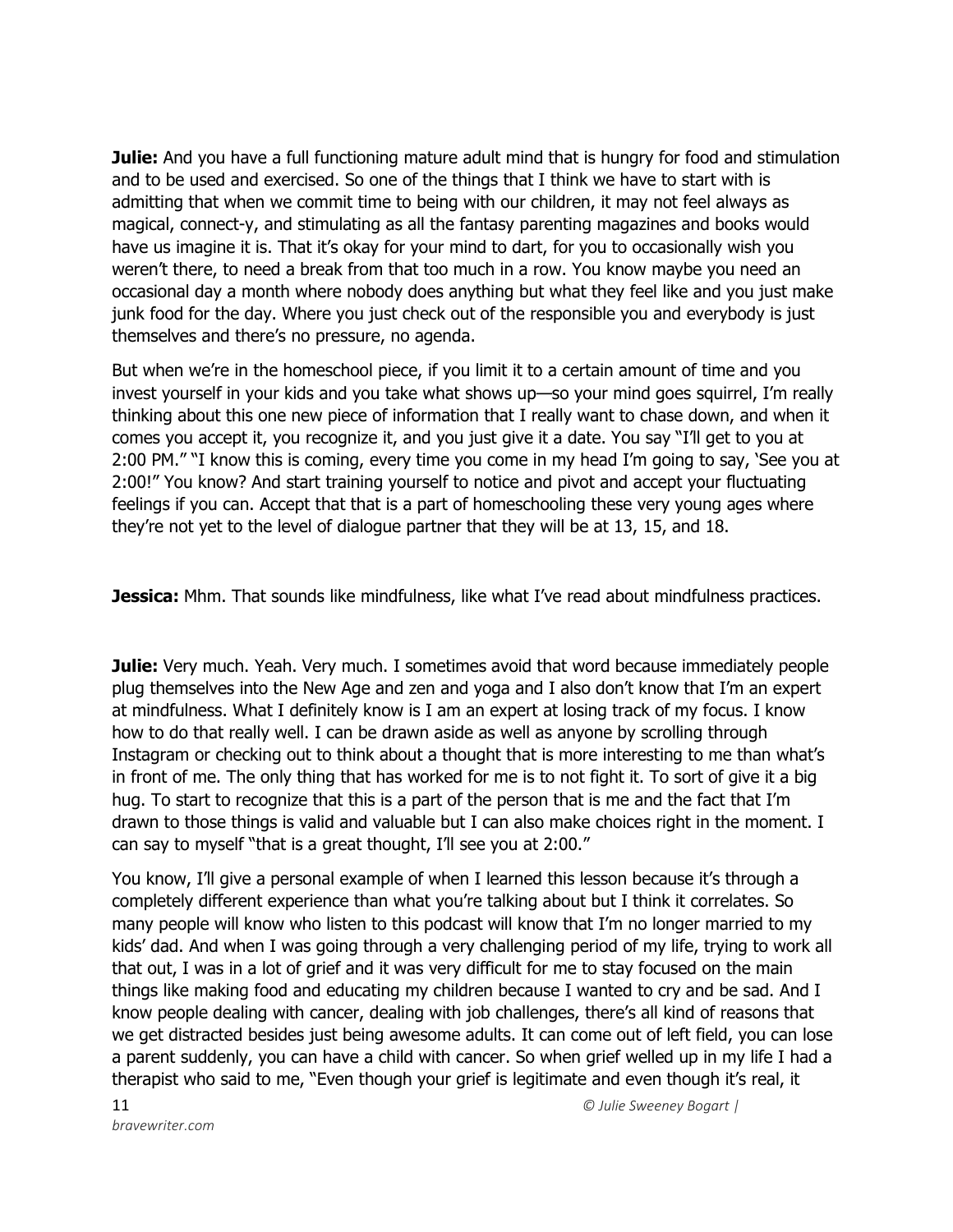does not get to take charge of your life. Your emotions are not the boss of you. So here's what I want you to do, when you feel the emotion swell, you tell yourself I have a date with grief at 6:00. And at 6:00 PM I'm going to go lock myself in a room and feel the full scale of my grief by a timer [laughs] for 30 minutes. And then at the end of 30 minutes, I'm to leave the room and go back and do my life." So I did that twice a day and then I did it until I only needed to do it once a day. And then I only needed to do it once a week. And it slowly dissipated but it was a really instructive process for me because I suddenly saw that I could take charge of my choices about how I felt in specific circumstances. I wasn't pretending them away. I wasn't acting like I was interested when I wasn't, I was starting to be in charge of the emotional that I was having instead of letting them control me.

**Jessica:** That's really powerful.

**Julie:** Let's just put it this way, it was completely different than how I'd ever lived my life before. I have the tendency and maybe this is enculturated as women or maybe this is just temperament and personality type, I don't know. But I have the tendency to believe I'm my most authentic self when I'm feeling deeply and so sometimes, that can act as a rouse. It actually seduces me away from the thing I care the most about. You know you have a feeling come up you think oh this must be real, I should indulge it. Rather than "oh look at that, a feeling, it showed up. Well I don't have time to work on that right now [laughs]." You know? I am curious, I am interested, I can't wait to get back to my guitar but that doesn't mean I have to stop teaching math to go play guitar. I can go play it later, right? We can see it on that level.

And so maybe the discipline for you will be to return, to keep returning. To say okay I'm with my kids right now, that's where my energy will be. And I'm not going to let myself feel guilty for the times when my mind darts. I'm just going to recognize of course my mind darts, this is a 7 year old math book, I'm not that interested. But I love my child so I'm going to be here anyway." And then when you're doing the thing you love the most which is genealogy to not feel bad that you're missing out on some imagination play happening in the backyard because the imagination play without parental supervision teaches oh my gosh so many amazing things.

**Jessica:** Oh yeah.

**Julie:** Right?

**Jessica:** Right.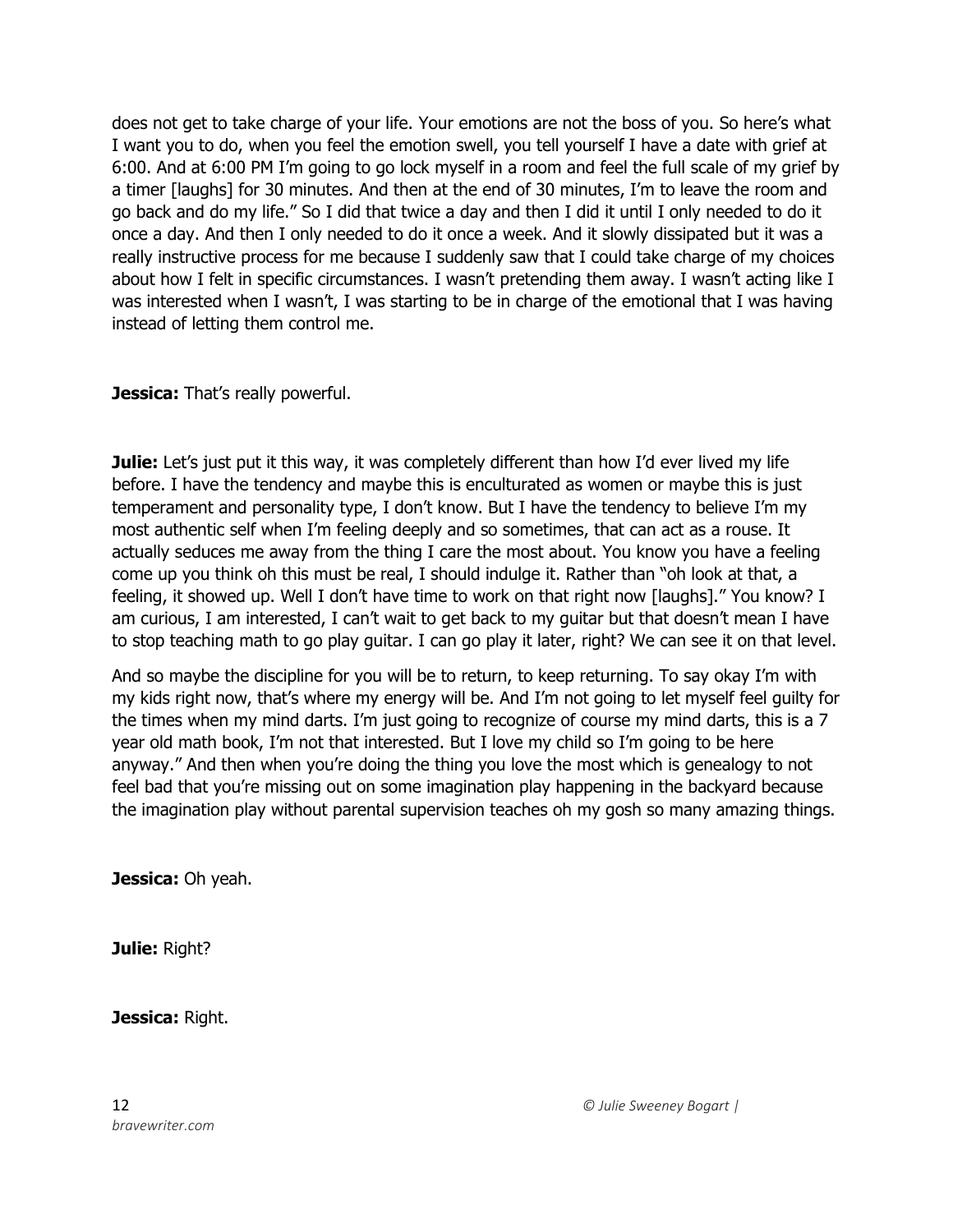**Julie:** And it's okay that your kids are not a completely open book to you. It's okay that they have their own private thought life. Their own imaginary friends that you haven't met. That doesn't make you a bad mother. That actually makes you a space giving mother.

**Jessica:** And it helps them build a relationship between the two of them, too, which is nice that they have special things that are just between the two of them and not with adults involved.

**Julie:** That's 100% true. The thing I know about you from just this very short conversation is that you're a conscientious person, would you say that's true?

**Jessica:** I think so.

**Julie:** So give yourself credit. You're probably doing a great job [laughs]. This is my hunch. Like I almost don't want to fix anything because I feel like the only thing that you need is reassurance that you're actually doing a really good job.

**Jessica:** I think that your advice about—I have these three domains in my life: I have parenting/homeschooling, I have my own personal development, and I have household chores. And I think your advice that well I've made specific time for those two things but that third thing I'm just trying to like squeeze in the edges because I don't really like it and I think your advice that I should just make time for specific—like set aside time for all of those domains in my life I think would help out a lot.

**Julie:** And you know one idea—this also was true for me. I didn't really do the big stuff like vacuuming or cleaning bathrooms. Those kinds of bigger chores I only did those on the weekends and our family kind of pitched in once we got them at the ages where they really could. But you might even consider having the dad take the kids and you get two hours and you just every week, that's the only thing you do during that time. And you just get forget about it during the week. You know, we just don't need this. It's just not necessary. I sometimes think we over function in terms of household chores.

**Jessica:** [Laughs] I don't know if that's actually the case for me.

**Julie:** [Laughs]

*bravewriter.com*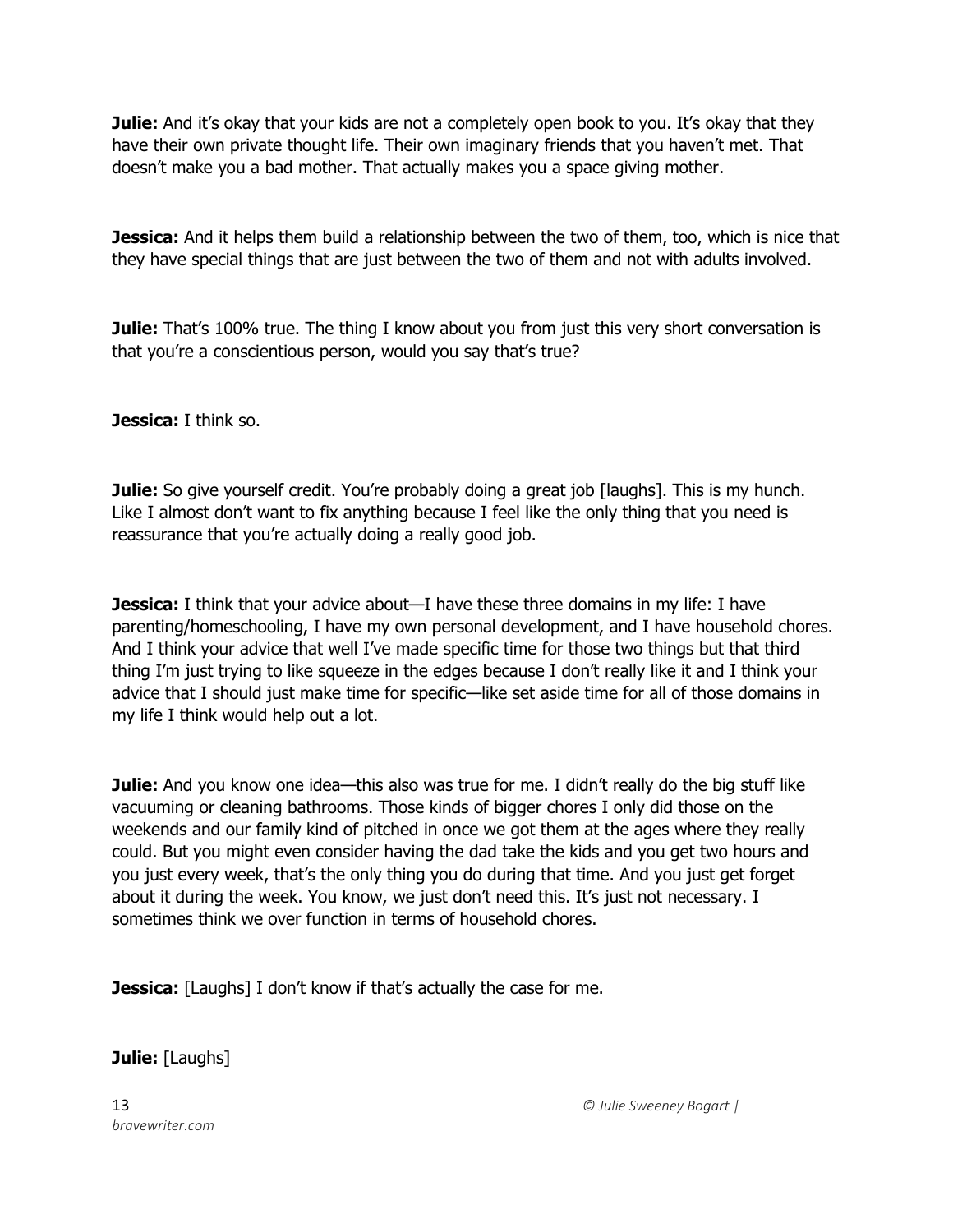**Jessica:** I was never a very good housekeeper and having children did not make me suddenly magically a better housekeeper.

**Julie:** And neither did turning 50! What's that about? I assumed when I turned 50 I would suddenly be organized and I was so disappointed to find out that that wasn't true [laughs]. That it was going to take effort. I think you haven't been to my house. Literally we had a big joke that my two daughters hadn't walked on the floor of their own bedroom for years because they had a trundle bed that they had to pull out to sleep on but they would always put stuff on top of the trundle bed so then it could never fit back under the bed. So their bedroom was just two beds like for years.

**Jessica:** [Laughs] that was it.

**Julie:** And you know what's crazy? They grew up, they're adults, they're perfectly fine. You know that's the kind of thing you can be thinking "a beautiful house right now would be the key to a great peaceful life." But you know, house not beautiful was the key to a great peaceful life for us. I can make my life more beautiful now, nobody's here. It stays the same. I go to bed and I wake up and it all looks the same. That was never true once when I had five kids.

**Jessica:** Right.

Julie: So. Lots of ways to squeeze in that chore function if you need to. Tell me more about what you're thinking. Are you worried about something?

**Jessica:** No. My two biggest concerns—or my things I'm trying to work on the most right now are the squirrel brain as you called it and—which I guess just is the squirrel brain. I'm just trying to make sure—trying to convince myself that the thing that I—the balance that I have chosen for myself is the right balance and I think that I am—I find myself constantly reevaluating my balance during the day, which I don't think is necessarily the right thing to do. I think the right thing is probably to decide in a cool moment okay, these are my priorities and stick to those priorities rather than constantly wondering "Oh did I really choose the right priorities?"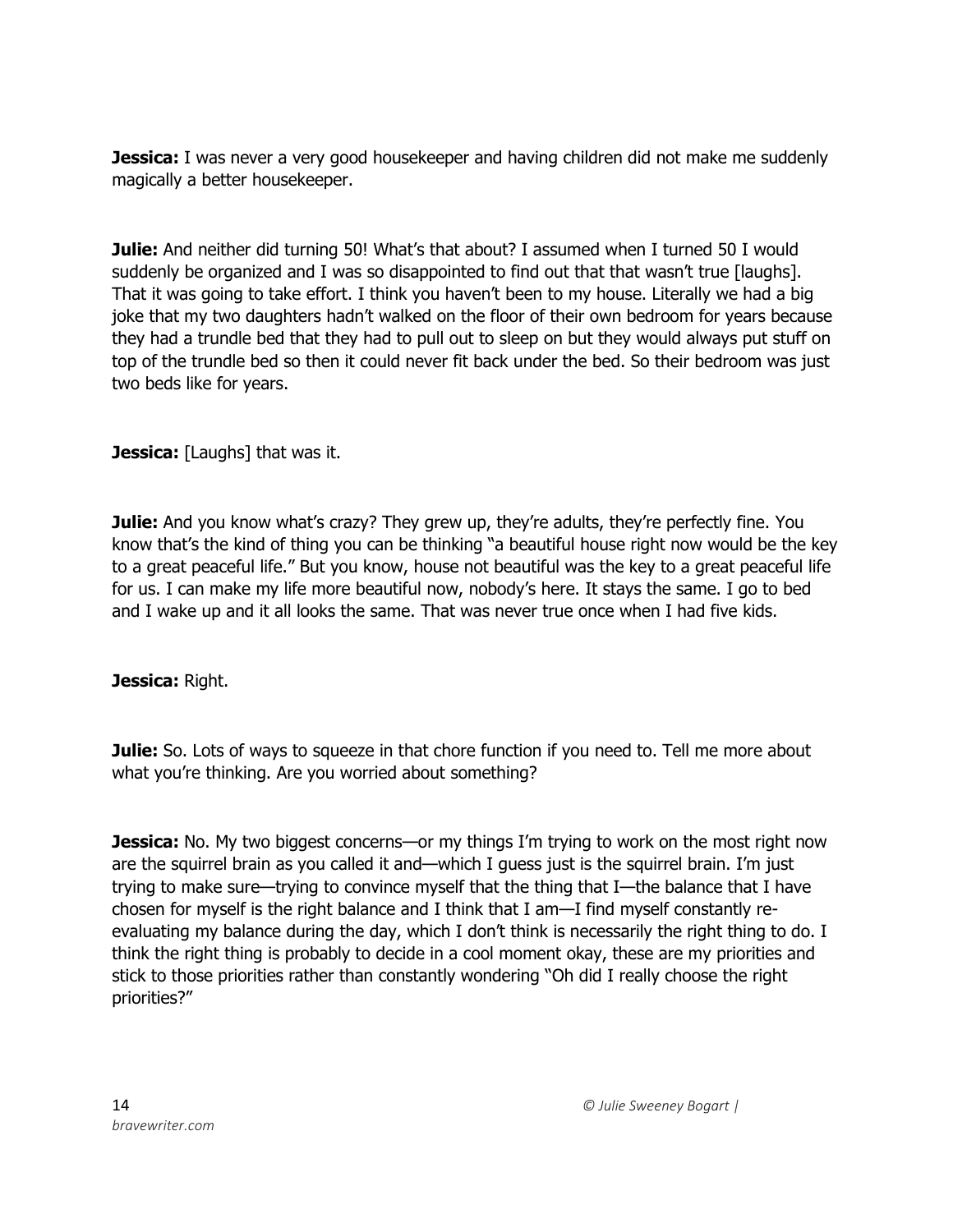**Julie:** Yes definitely. I mean I think you're answering your own question. And the beauty of it is: what if you stick to your priories based on whatever frame of reference you have and then you just re-evaluate in two months. Right? Give yourself two months to actually live the thing that seems like it might work. I mean, you can make variations in the day, if you have a sick child or somebody doesn't feel like being alone and you just decide okay I'm not going to do laundry, I'm just going to push it back a day, I mean you don't have to be rigid. But in terms of just like your overall structure, when you are involved in whichever aspect you're in, give yourself permission to enjoy it and to allow your brain to go away and come back, go away and come back and not feel guilty about those things. If you can start to allow yourself to inhabit the choices and then only re-evaluate periodically instead of daily then maybe you'll start to feel a peacefulness coming in instead of this continual treadmill of am I doing enough? Am I doing it better? Am I doing it right?

# **Jessica:** Right. I think that's right.

**Julie:** Wonderful. Well here's what I'd love you to do before we talk again. You know, we'll give you a few months. Why don't you do that? Why don't you come up with this sort of structure that sounds for you like a routine you could embrace and then just make occasional notes on a calendar about how you're managing emotionally? Like I don't want you to be rigid and then feel miserable [laughs]. How is it feeling? Are you able to maintain that balance? And then the thing to pay attention to is the undercurrent of emotion. You know the guilt or 'shoulds' that come from watching what other people do or hearing the story telling. "Oh I just can't imagine anything greater than spending time with my children." And you think "I can!" And then you feel bad about that. You know those are the stories that undermine healthy choices we make. So help yourself by taking notes to stay connected to that undercurrent of emotion that might be sabotaging the good plan you've already made. And then after you know six or eight weeks of trying or two to four weeks, whatever amount of time sounds good to you, pause and just reconsider. Look and say "Do I feel good about the balance I've struck?"

**Jessica:** That seems like a really workable plan.

**Julie:** Awesome. Wonderful. And then what we'll do is we will call you back in the fall and check in and see how you're doing and have any follow up consulting if that would help you.

**Jessica:** Alright well that sounds great.

**Julie:** Thank you so much for joining me!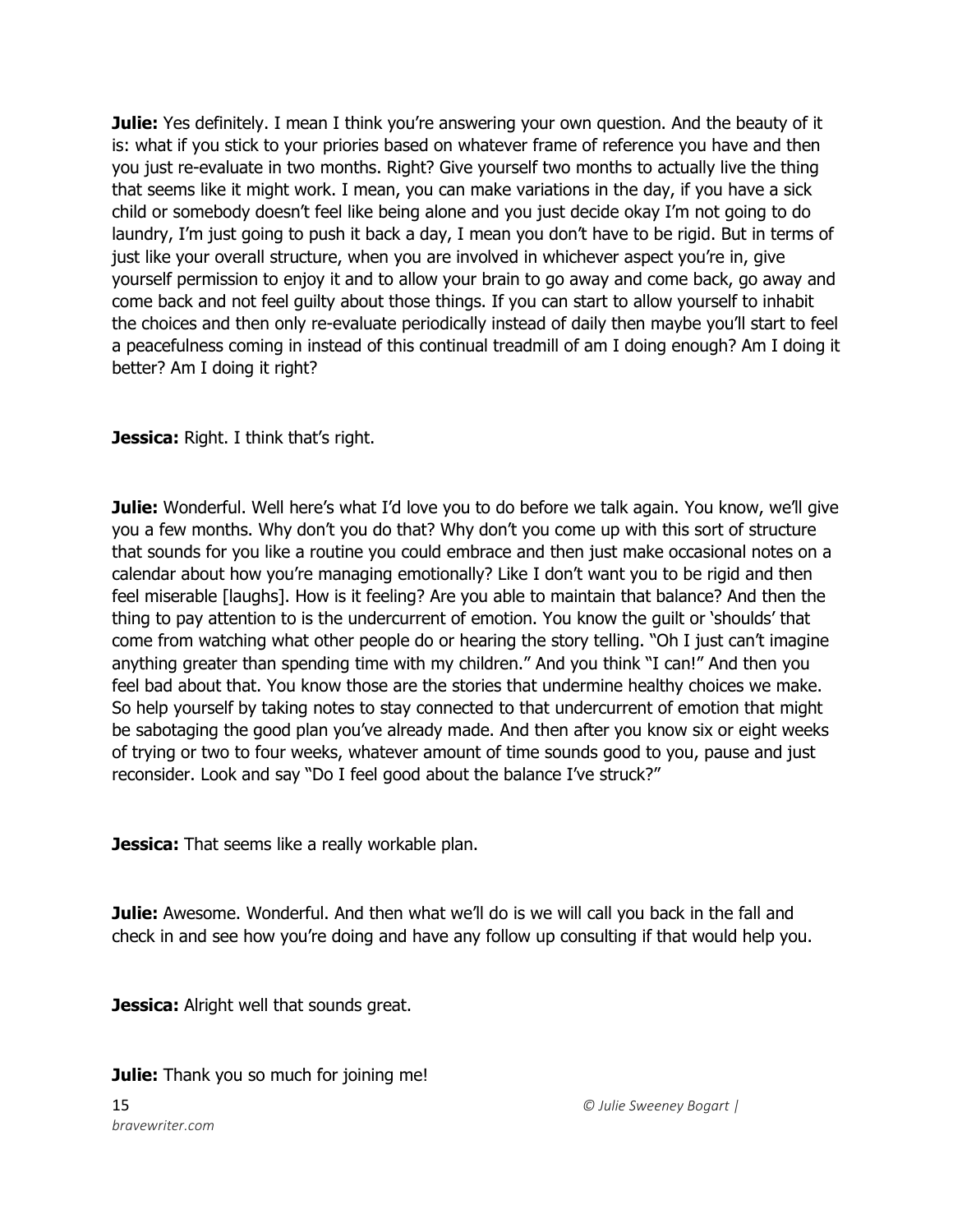**Jessica:** Thank you very much for having me! It was a lot of fun.

**Julie:** Oh it was great Jessica [theme music plays].

**Julie:** Talking with Jessica made me think of my new book *The Brave Learner: Finding* [everyday magic in homeschool, learning, and life](https://thebravelearner.com/). I dedicate a whole chapter to the functioning of your household. I call it "House-schooling". And talking with Jessica made me think of this one quote in particular. Here it is:

The point is that you can't expect learning to magically occur if your energy is directed at maintaining a tidy, attractive home. Our need for a perfect learning moment and a perfectly neat environment are in conflict. You must pick one! Famed writing instructor Anne Lamott puts it this way: "Perfectionism means that you try desperately not to leave so much mess to clean up, but clutter and mess show us that life is being lived." Celebrate the messes that show you life is being lived.

As you go into your week then, I hope you'll rethink your attachment to needing the house to be a particular way. And I think the follow up conversation with Jessica is going to go a long way for giving you some more ideas for how to bring that balance into your life. Before we get back to her though, I wanted to make you aware that *The Brave Learner* Conference, a conference I'm putting on with my team from Brave Writer is coming in July of 2019. We're going to meet here in Cincinnati, Ohio, 300 of you plus me and my team. We're going to talk all about the projects and the ideas and the practices in my book The Brave Learner and we're going to have just a great big party celebration. Fun and swag and treats. It's going to be awesome. Tickets for this event go on sale January 22<sup>nd</sup> that is our early bird special. And we will be holding the conference on July  $19<sup>th</sup>$ , a Friday, in 2019. So mark your calendars. If you want to get in on the early bird rate that rate goes up at the end of March. There are only 300 seats so if you want to be in, set your alarms, make sure you sign up. We are allowing [Homeschool Alliance](https://bravewriter.com/homeschool-alliance) members to sign up a day early on January  $21<sup>st</sup>$  so if you want to get in on the early, early registration sign up for the Alliance.

All the details are on [thebravelearner.com/conference](https://thebravelearner.com/conference). I'll say that again thebravelearner.com/conference. I can't wait to meet you! We'll have hugs, we'll take selfies, we'll hang out. It's going to be wonderful. And I appreciate your enthusiasm for the book and this is going to be a big extravaganza party celebrating the end of that book tour. So now let's get back to the conversation with Jessica and see how she's doing [theme music plays].

**Julie:** Hello Jessica!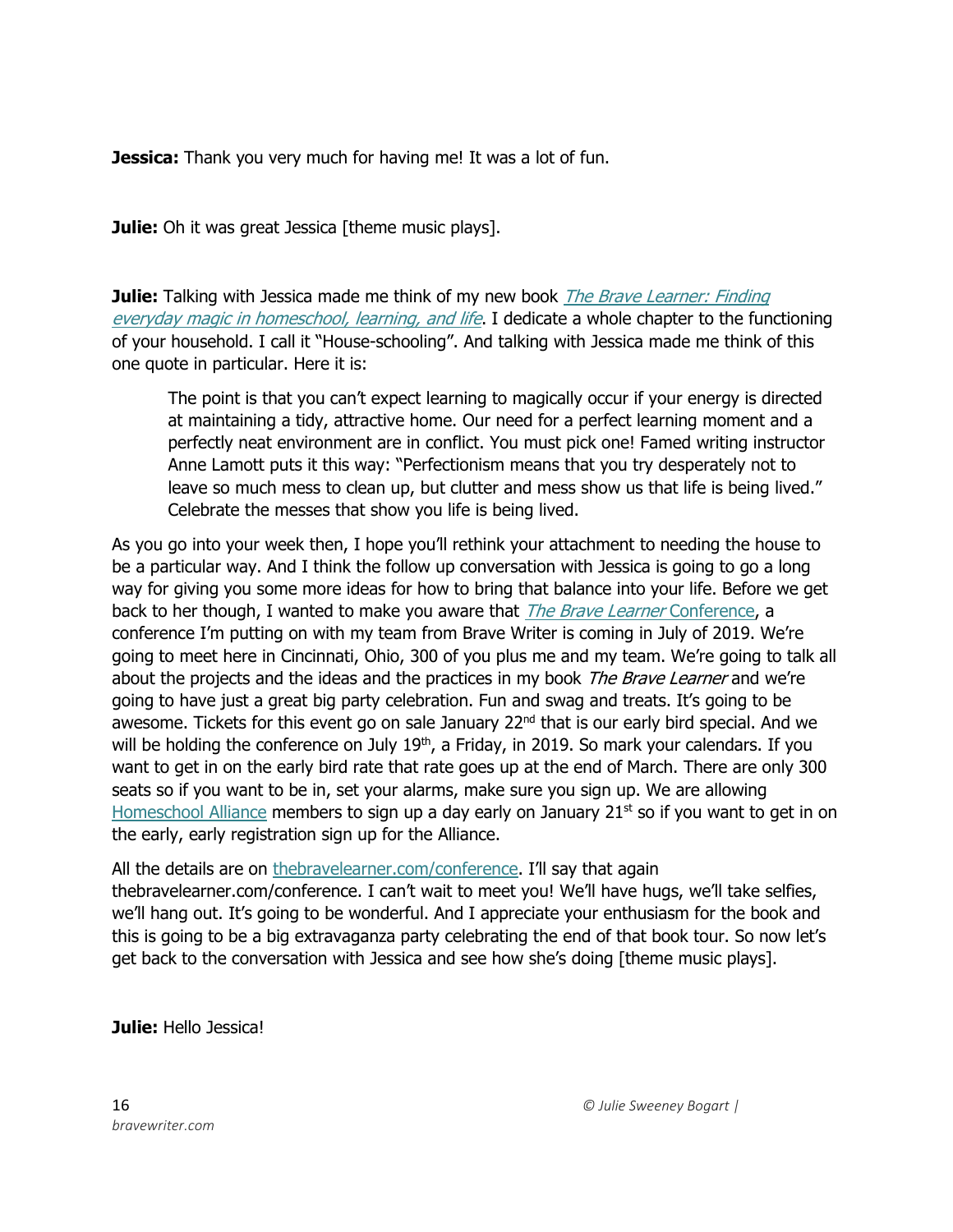**Jessica:** Hi Julie.

**Julie:** How are you doing?

**Jessica:** I'm doing good.

**Julie:** It's great talking with you again! It's been a few months since our last conversation.

**Jessica:** It's good to hear from you.

**Julie:** Well I loved receiving your email. You gave this incredible report about how you are starting to incorporate both your interests with your kids' homeschooling, with your need for a clutter free orderly environment. And so I wanted to talk to you about that a little bit. One thing that you said that really sparked my interest was that you discovered that this craving for order was never actually about the laundry [laughs].

**Jessica:** [Laughs] Yeah well I don't love laundry! I have no passion for laundry.

**Julie:** You know one of my friends said back when we were raising kids, she said "I do not want to be known for having successfully laundered thousands of loads of laundry!"

**Jessica:** [Laughs] that is true!

**Julie:** So tell me what it was that you discovered you were craving that sort of manifested as overcoming the loads of laundry?

**Jessica:** Okay, I think what I told you is that I felt like what I was wanting was time when I felt focused and productive. And in my life, that's laundry. You know that's a time when I can listen to my podcasts and I can like have a task and I can do the task from beginning to end and it's done and it feels done. But if I'm interrupted like 15 times while I'm trying to do it, then it doesn't feel that way. So that was why I was always ducking away in moments of like sibling peace because it was like oh I can get that focus and productive time. So that was what was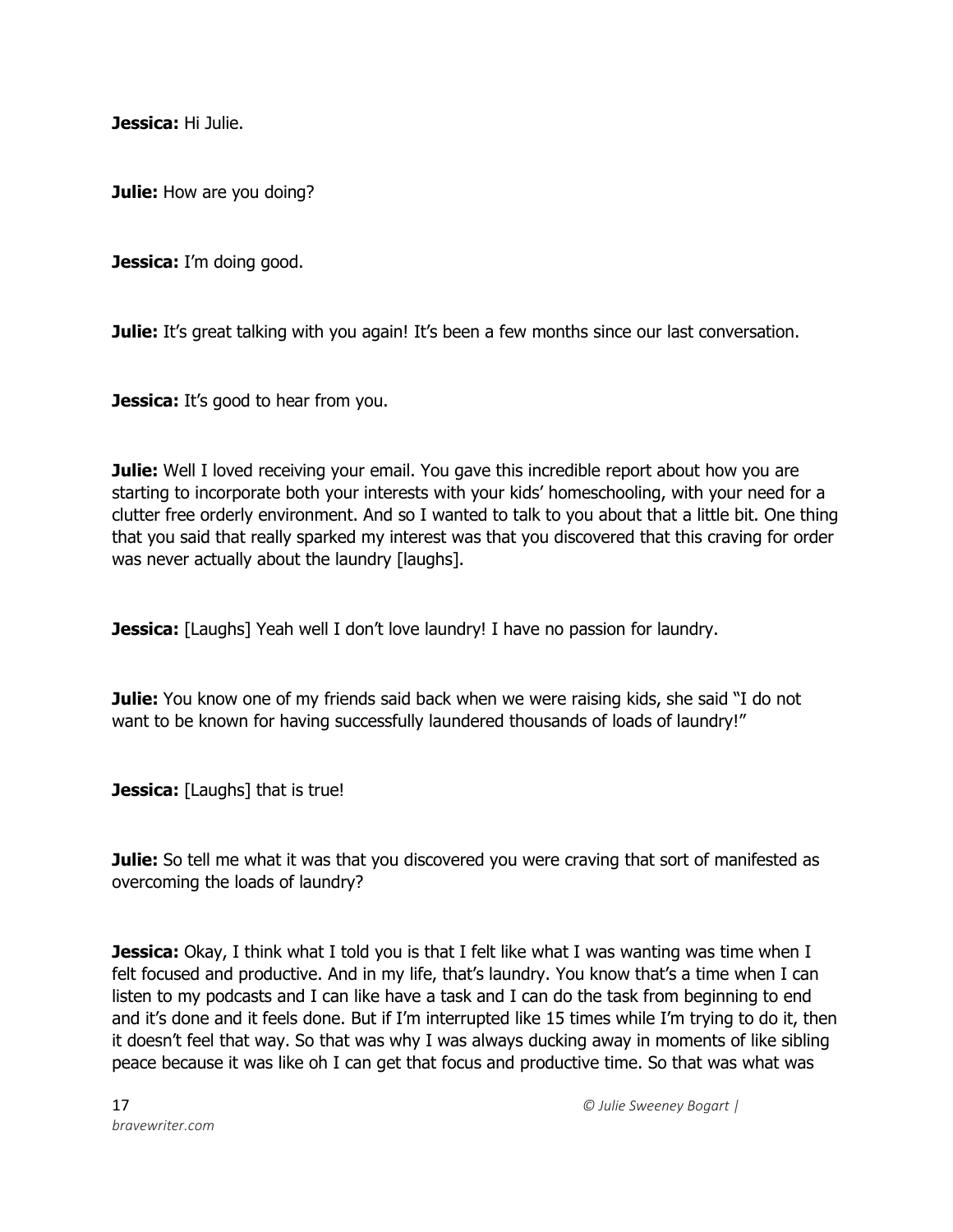going on for me. It's not that I care about laundry because it's so boring. But I just want to be—I just want to feel like I'm focused and I got something done, you know what I mean?

**Julie:** Totally. So it looks to me like you solved that in a couple ways for yourself. Would you share those with our listeners?

**Jessica:** Well first I tried your advice, which I believe was to tell my kids "Okay this is mom's chore time and I'm going to be focused on this and then I want you guys to focus on whatever your fun thing is and I'll be available as soon as I'm done." Which—now they're 8 and 3, that didn't work. They interrupted me like 15 times in 3 minutes.

**Julie:** [Laughs] totally.

**Jessica:** So that did not feel good. And so then it occurred to me: my parents! My parents just moved to my town a year ago. And I've never lived near either of our parents as a parent myself so I'm not used to the idea that I can ask them for help but it occurred to me oh I can ask my parents for help.

**Julie:** Love it.

**Jessica:** So I asked them if they would take my kids for like one afternoon a week and that's worked out really, really well. So like the kids go and I think what they do is they go to McDonald's with Grandma and Grandpa and they get hotcakes and it's been summer so they go to a splash pad and then they go back and they watch TV at Grandma and Grandpa's house. And then it's a win for everybody. My parents love it. My kids love it. And I have this reliable afternoon where I can do my laundry or some other task that in the past I would have felt like "I have to squeeze this in every moment I have the opportunity." And now I know that no, this time is coming so I can use my other time either to be with my kids or to do my own thing and not try to squeeze in my productive time the rest of the week.

**Julie:** I really love that. And I know that even if you don't have relatives in your town, sometimes you can do this by swapping with another homeschool friend. I did something like that when I lived in California and there was another homeschooling family who happened to live on my street so we would give each other intermittent breaks. I know it can also be possible to hire a mother's helper where there's someone in the house, like a 12-13 year old homeschooler who can play with the kids downstairs while you're on the computer or doing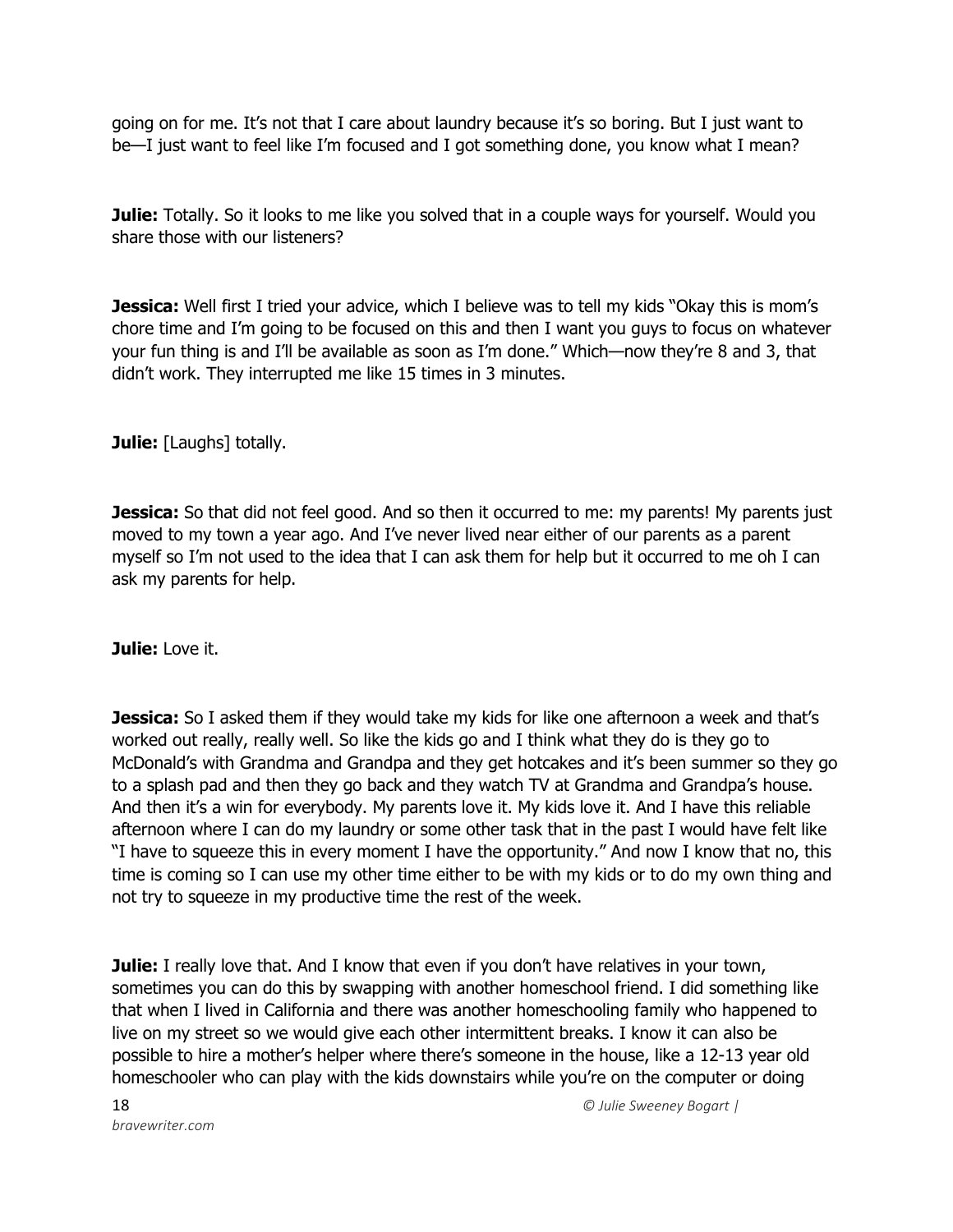laundry or whatever you need to do. Where they can interrupt the helper instead of interrupting you. So these are wonderful solutions. One of my favorite comments that you made in your email follow up to me was how you felt about your kids watching TV when it wasn't at your house [laughs]. Can you share that?

**Jessica:** [Laughs] Yeah I said this to a friend in a conversation that I don't want to stick my kids in front of a TV so I can get stuff done but if my parents do that, that doesn't count, it's totally okay. I'm not there.

**Julie:** [Laughs] Yes! You're not there to see it. And of course, grandparents are meant to be the indulgent ones so you sort of have this preservation of whatever your ordinary family habits and rules are at your house and then they get to be spoiled by grandparents so that's just the perfect solution. I'm so happy that you found that! So tell me a little about how that's impacted your peace of mind.

**Jessica:** I touched on that a little bit just now, I guess. So I think before—I was so surprised when I found myself talking to you because I thought I was going to be talking about like all of my personal growth pursuits and I ended up just talking to you about laundry.

**Julie:** [Laughs]

**Jessica:** And I think the reason why it felt that way is because I didn't have a time for those kind of mundane chores it felt like I had to do it all the time. Like there was no time so all the times were for that. And so now that I have this designated time, it doesn't feel like I have to do that anymore and instead I know that time's coming and so I can wait and set that time aside and then when I have moments of peace with my kids, I can either like step in with them and have fun in that moment with them or I can say "Hey I'm going to go use this time to like go play the piano."

**Julie:** Yeah! I loved seeing that you've started playing the piano again in a consistent way. How does that feel?

**Jessica:** That's been really fun. It's a nice thing because I can do it while my kids are in the room with me so I don't feel like I'm like—if they interrupt me constantly it's not so bad because I'm just learning so my piano songs aren't very involved so I can drop whatever I'm doing but I can sit there while they're doing their thing. I mean, a couple days ago they were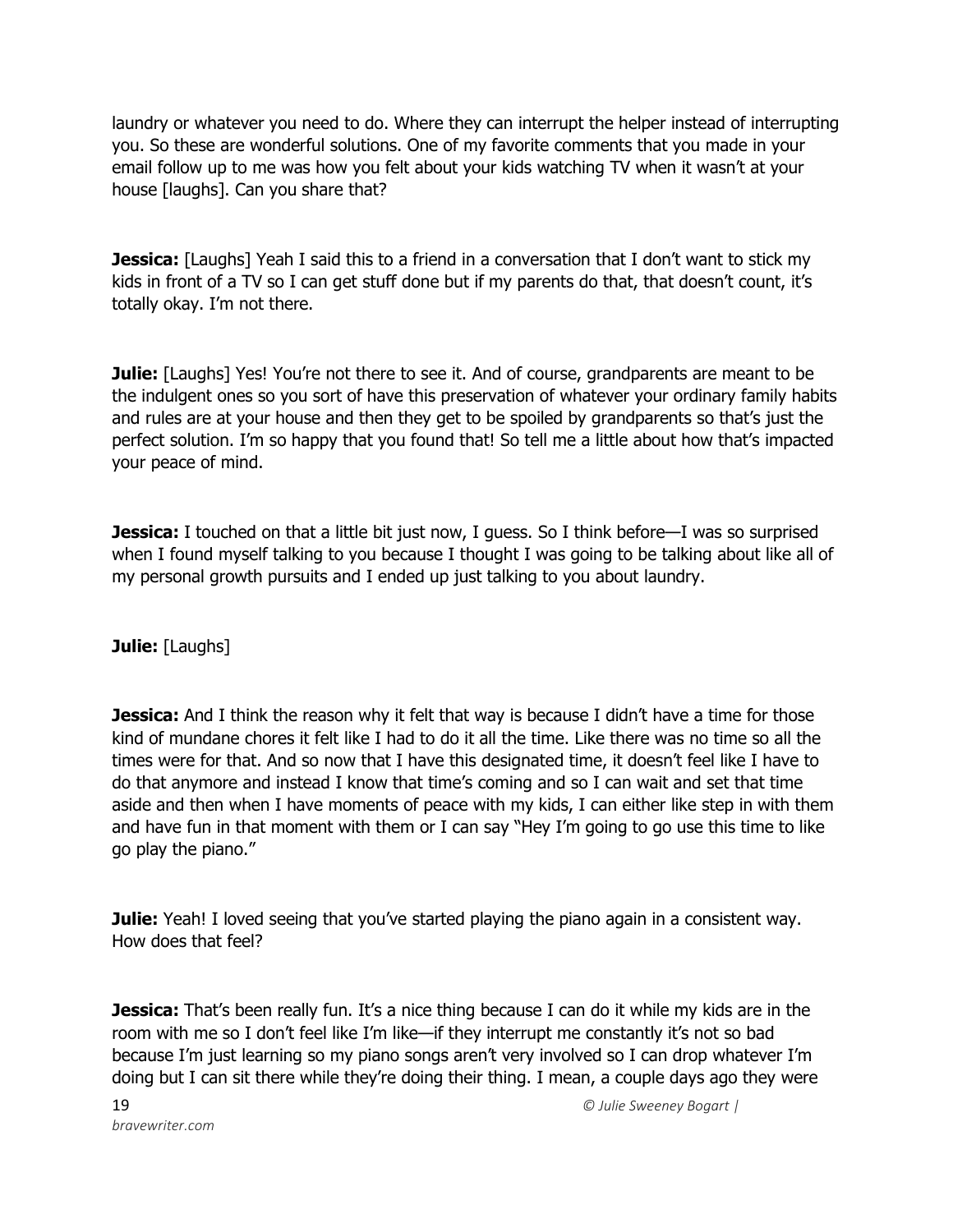having a Pokemon battle with their stuffed animals and I was playing like beginner's Mozart. So it's been fun because it's a thing that I can do with my kids and they can see me like trying to learn and grow but I also feel like I'm not doing it for my kids, I'm doing it for me and if they get something out of it, too, that's a nice bonus.

**Julie:** Well are any of your kids taking piano lessons or learning to play?

**Jessica:** No, not lessons. My 8 year old has expressed interest off and on in learning to play so I've like helped her walk through the first piano book and then now she periodically will sit down and try to like informally a bit more. My 3 year old will play Twinke, Twinkle Little Star where he methodically hits the keys with each word while he sings Twinke, Twinkle Little Star.

**Julie:** That is beyond adorable [laughs]. So tell me a little bit about your squirrel brain.

**Jessica:** I found that advice most useful actually. In a homeschool that I am the facilitator—I kind of run sort of the homeschool group and there was a bit of conflict, which is stressful for me because I'm the one that's supposed to figure out how to help manage the conflict so when that happened I was able to use your advice about telling yourself "I will have time to think about this. Right now I'm doing this. I will set this aside a time later when I can stress about this conflict that's happening." And you know, it didn't work as well as I would like. I bet that is a practice that people really need to work on. You can't just switch it on. But it was helpful advice and I tried.

**Julie:** Good! Wonderful. I'm all for trying. And of course, there are some challenges that just won't submit, right? They're big enough that you can't just leave them alone so I think it's valuable to recognize the difference between just being momentarily distracted and something that's really weighing on you so I think that's completely reasonable. What else? Anything else that you discovered while you had these months to take in this need? You know you had a need for some personal stimulation, you know mental stimulation beyond conversations with toddlers and little kids. You had a need to bring some order to your home environment that felt productive and completed, not just this endless un-done task that you can never quite get accomplished and then you had, on top of that, the desire to manage the distracting thoughts that come to you. Do you have any summary thoughts you want to offer about all that? About this process?

**Jessica:** I guess two interlocking things. One is that it has been helpful to make designated oh you always talk about routines rather than schedules, so making designated routines for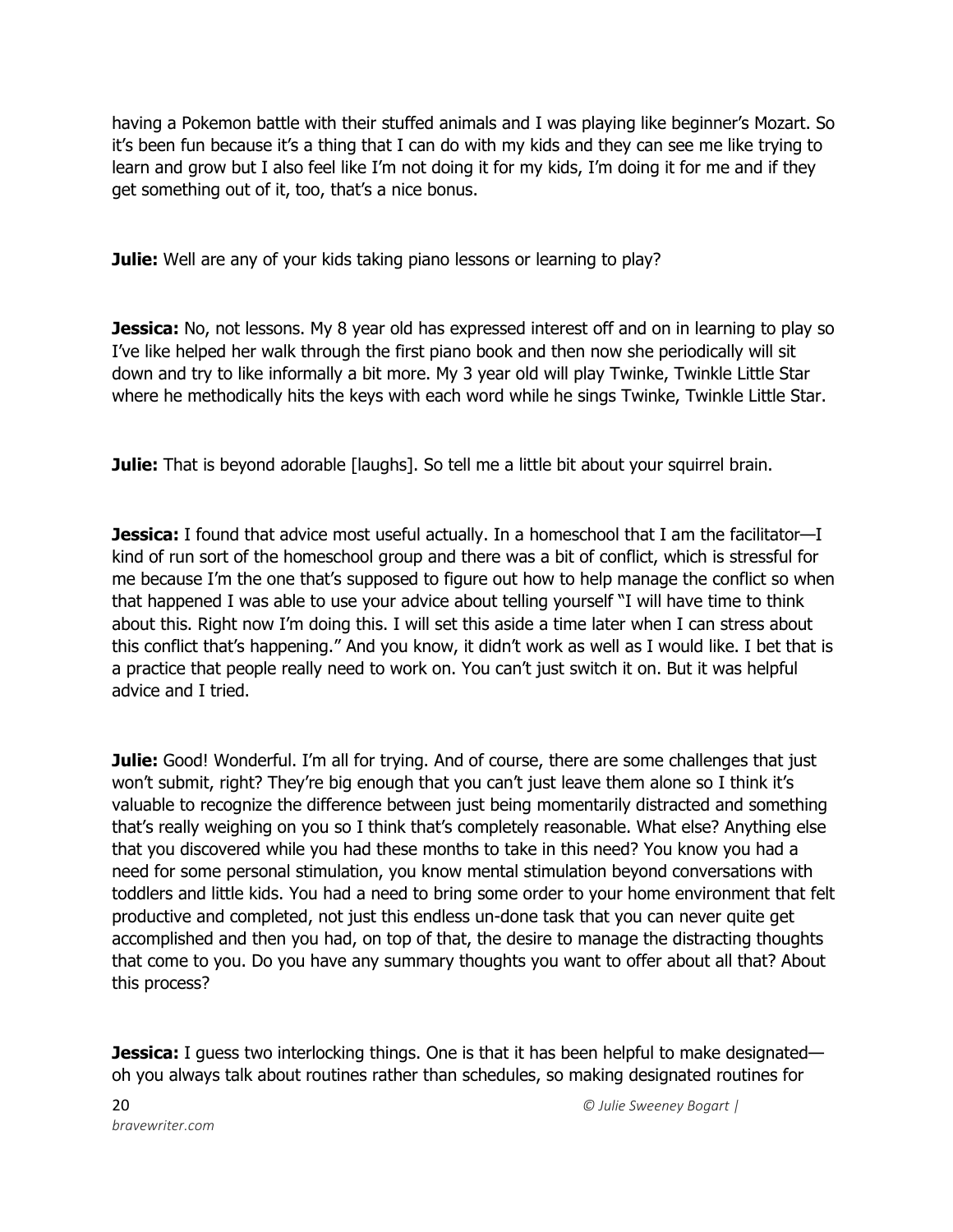myself. So knowing okay, very, very first thing in the morning is a time for me. After that very first thing in the morning, morning to like nap time is a time when my kids get my undivided focused attention as much as I'm able. Afternoons and evenings are kind of going with the flow. Monday afternoons are grandparent time when I get to do not fun stuff but productive stuff and I get to feel good about that. So that's been helpful to me. And it's also been helpful to recognize that it is a routine, not a schedule and I can't be too rigid about that and that I need to be realistic about my family's natural routines as well.

So like for example, I want very, very first thing in the morning to be or me but my kids wake up when they wake up. And it may be before I'm ready to put my things aside but they're always going to want to come sit on me and pile on me and cuddle—which is great! We talked about this before. And so I just need to be realistic about that and accept that for example this is a thing that's going to happen and I can't tell my kids "No, morning is mom time." Because no, they just woke up! It's cuddle time. So I've had to be flexible and accept that I can't have a schedule just a general gist for how my day is divided up.

**Julie:** It's beautiful actually because really what happens is those routines fluctuate as your kids change ages. I remember when I had babies I tended to stay up late because that was the time they were most likely to be asleep. As they got older into the teen years, I started going to bed before they did, getting up before they did because they were guaranteed to sleep in. So you know you find these rhythms will also modify themselves somewhat naturally as your kids get older and as you become aware of what their patterns are. But what I'm hearing from you now on this side of things is just more control. Like you have a better sense that your life is not being controlled by small people and demands. It sounds like you have choices. Do you feel like that's true?

**Jessica:** I do. I mean, it's going to vary some days more than others but yes, I think that is generally more true than when I talked to you in April, I think. So yeah.

**Julie:** Wow. Well I have really enjoyed catching up with you. Your note to me was just to inspiring. I loved hearing the way that you were taking the advice but also modifying it to work for you. And I just want to reiterate for anyone listening, any time I share a suggestion or a thought or any time you come across advice, suggestions, or thoughts always funnel it through your unique situation and your personality. No solution offered by another person will ever be as powerful as the one you create for yourself. So you can take principles, ideas, you know new ways of framing the dilemma and then funnel it through your personality and come up with that unique tailor made answer that works for your life—for now [laughs].

#### **Jessica:** Right.